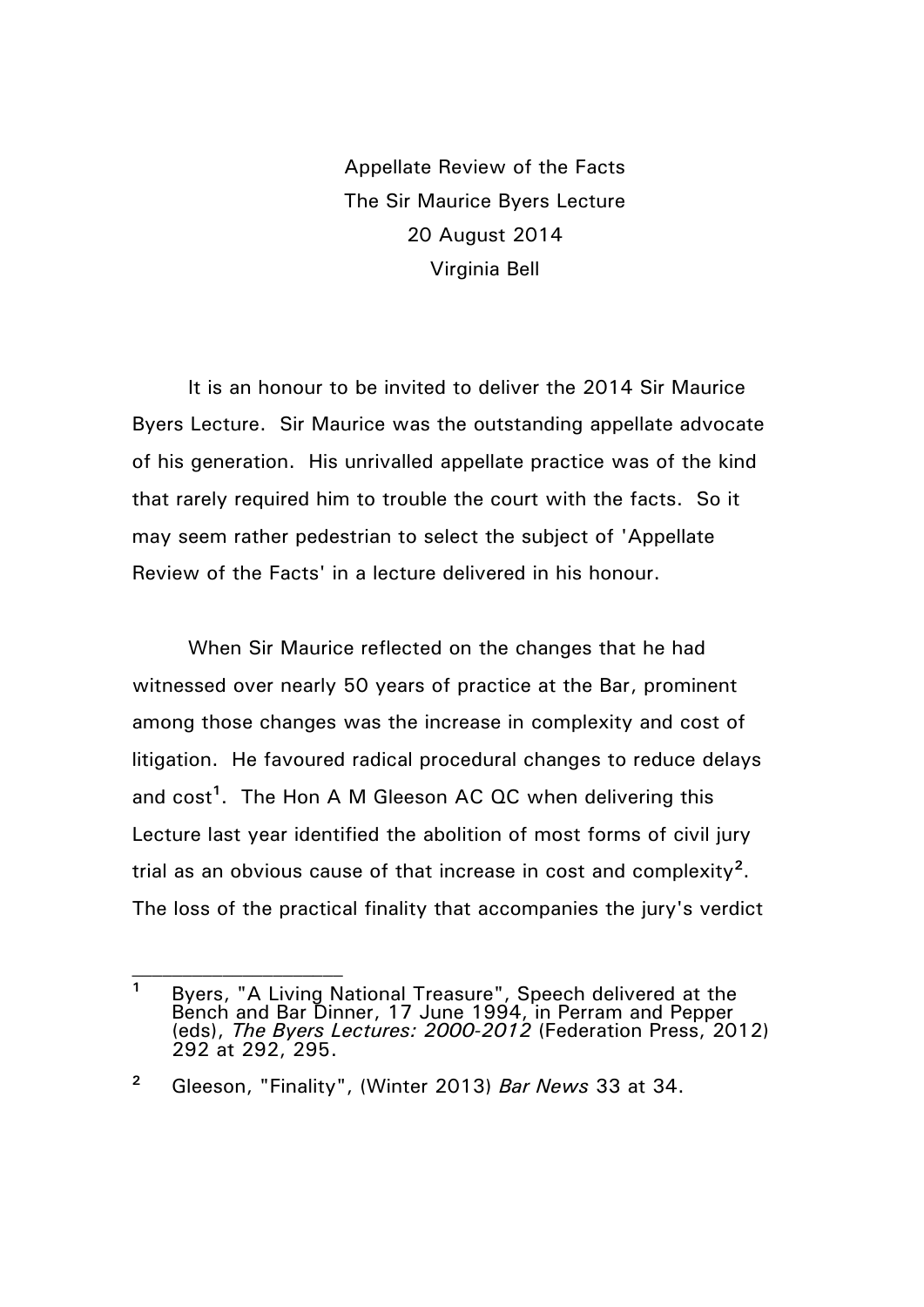opened seemingly limitless opportunities for appellate challenge to the trial court's findings of fact. These remarks were not new to readers of Gleeson CJ's judgments in which his Honour on more than one occasion deprecated the view of the trial as merely the first round in the forensic contest**<sup>3</sup>** . They are remarks that direct attention to the principles that govern appellate review of the trial court's factual decisions.

Any system that lays claim to administering civil justice must make provision for the correction of error. Appellate review under s 75A of the *Supreme Court Act* 1970 (NSW) (and the equivalent provisions in the other Australian jurisdictions**<sup>4</sup>** ) is by way of rehearing on law and fact. The difficulty faced by the appellate court in determining that a challenged finding of fact is a wrong finding is reflected in the principles of restraint that apply to the review of fact.

**<sup>3</sup>** *Swain v Waverley Municipal Council* (2005) 220 CLR 517 at 519 [2]; [2005] HCA 4; *Graham Barclay Oysters Pty Ltd v Ryan* (2002) 211 CLR 540 at 568-569 [53]-[54]; [2002] HCA 54; *Vairy v Wyong Shire Council* (2005) 223 CLR 422 at 429 [15] per Gleeson CJ and Kirby J; [2005] HCA 62; *Roads and Traffic Authority of NSW v Dederer* (2007) 234 CLR 330 at 334 [5]; [2007] HCA 42.

**<sup>4</sup>** See, eg, Uniform Civil Procedure Rules 1999 (Q) r 765; Supreme Court (Court of Appeal) Rules 2005 (WA) reg 25; Criminal Procedure Rules 2005 (WA) reg 64; Rules of the Supreme Court 1971 (WA) O 65 r 8; *Supreme Court Civil Procedure Act* 1932 (Tas) s 46.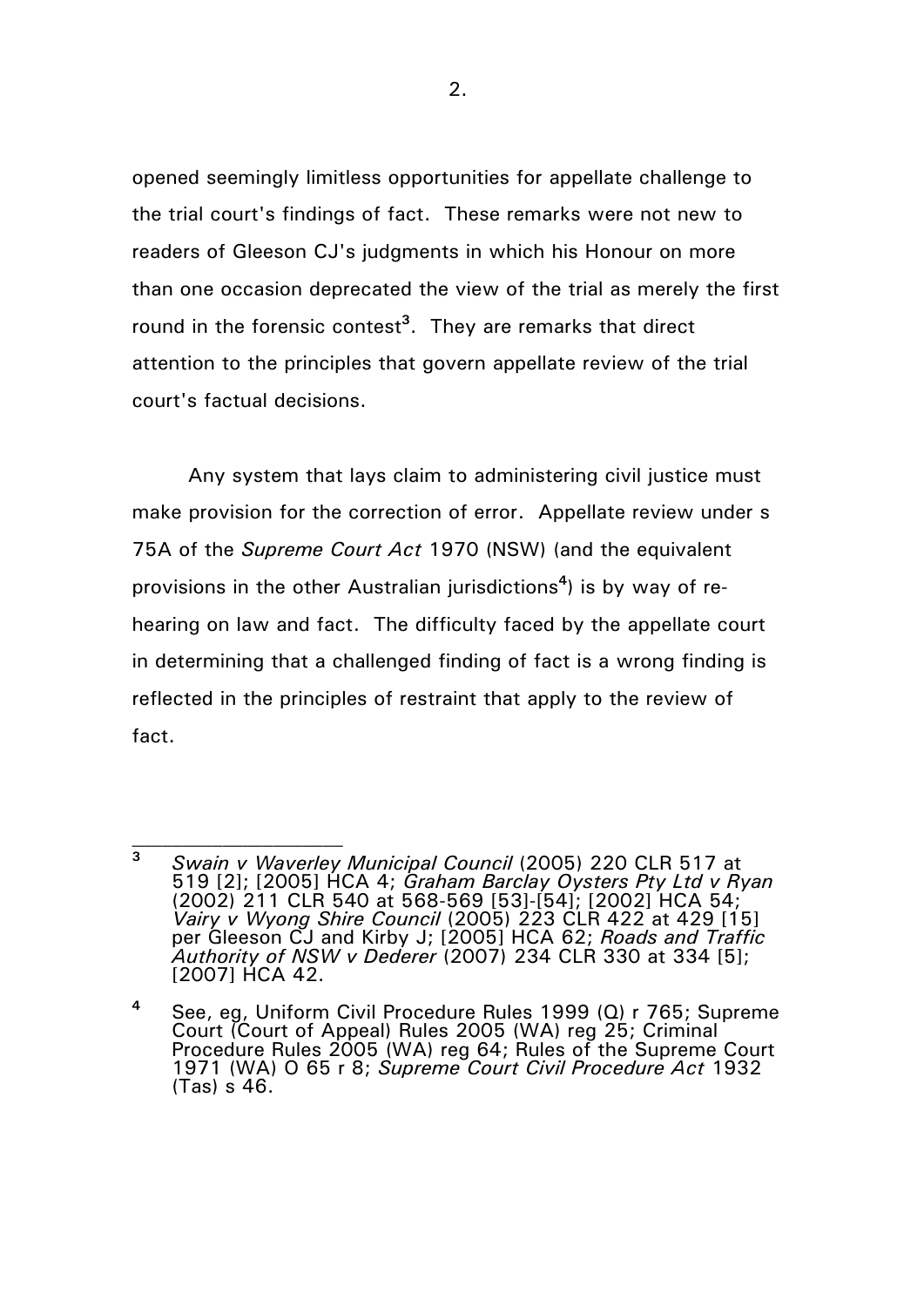Appellate review of the kind provided in s 75A is traced to the *Judicature Acts* 1873-1875 (UK). The principles applied to an appeal by way of re-hearing were stated in 1898 by Lindley MR, delivering the judgment of the Court of Appeal (Lindley MR, Rigby and Collins LJJ) in *Coghlan v Cumberland***<sup>5</sup>** . His Lordship's statement is in language that remains familiar. In summary, Lindley MR said that it is the duty of the appellate court: to re-hear the case; to reconsider the materials before the trial judge together with such material as the appellate court may have decided to admit; to make up its own mind, not disregarding the decision below, but carefully weighing and considering it; not to shrink from overruling the decision if it is wrong; to be sensible of the great advantage of the trial judge in seeing and hearing the witnesses and, when the decision turns on which witness is to be believed, the appellate court must be guided by the impression made on the trial judge; but circumstances quite apart from manner and demeanour may show whether a statement is credible and may warrant the appellate court differing from the trial judge**<sup>6</sup>** .

The principle of restraint is not without its critics. It is argued that the statute conferring the jurisdiction to determine appeals on law and fact provides no warrant to confine review of the latter by deference to the trial judge's findings. Considerations of finality and

**<sup>6</sup>** *Coghlan v Cumberland* [1898] 1 Ch 704 at 704-705.

**<sup>5</sup>** [1898] 1 Ch 704.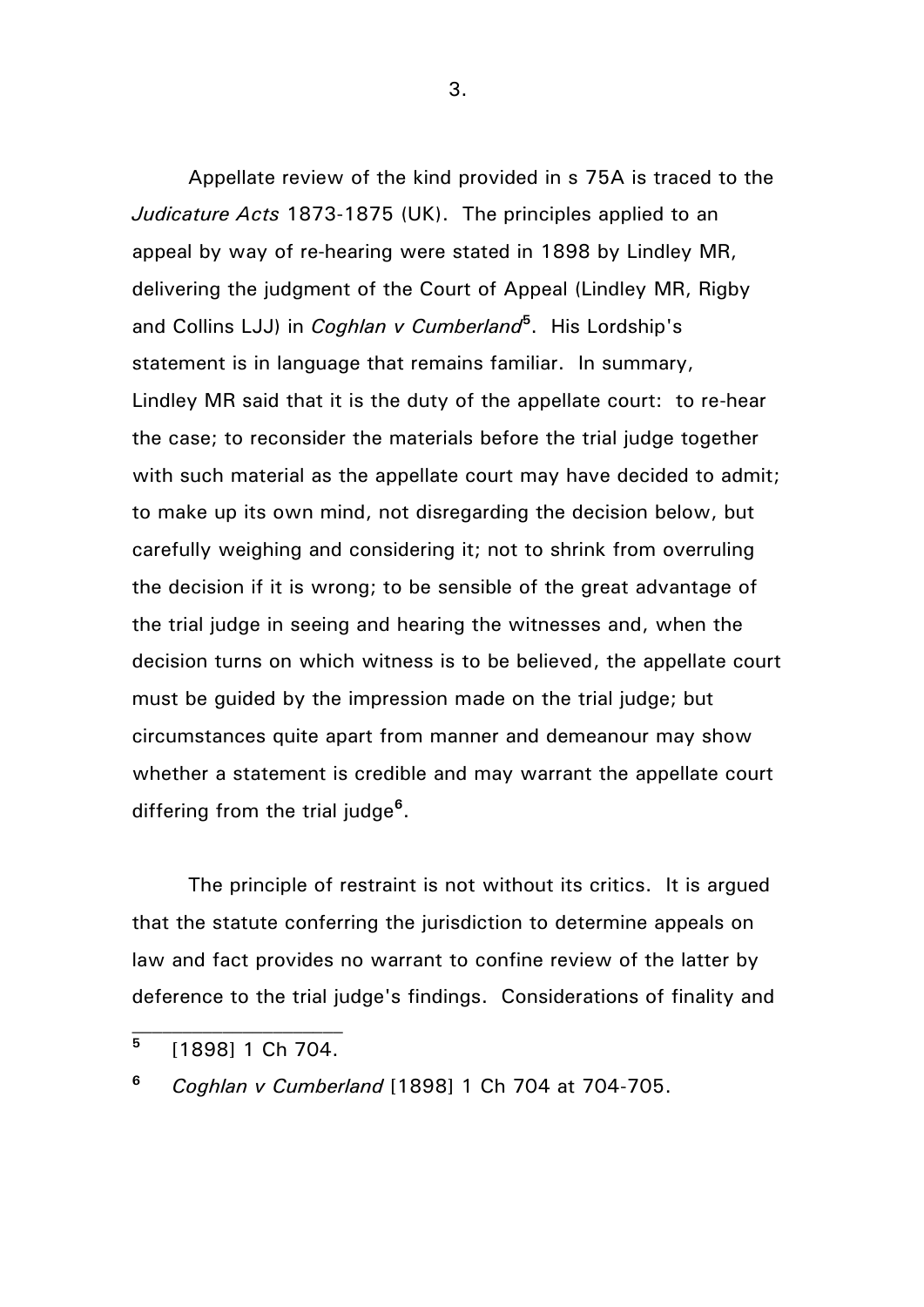of the capacity of well-resourced litigants to exhaust the reserves of less well-resourced opponents on this analysis are misplaced. It is an approach that invokes Lord Atkin's statement "finality is a good thing, but justice is a better"**<sup>7</sup>** . That pithy statement was made in the context of determining the appeals of a number of men who had been convicted of murder and sentenced to death following a trial at which a juror did not understand English, which was the language in which the trial had been conducted. The demands of justice were not difficult to identify in that case.

The demands of justice may take on a different complexion when considering appellate review of an action that has been determined following a fair trial at which the parties have had a full opportunity to present their respective cases and in which the trial judge has decided disputed questions of fact in a reasoned judgment that is not evidently attended by error.

Sir Thomas Bingham, writing extra-curially in the mid-1980s at a time when he was Master of the Rolls, suggested that a respectable rule would allow that "every litigant should be entitled to a full contest on the facts at one level only and that the facts should be open to review thereafter only if some glaring and manifest error could be demonstrated" **8** . In the event, concern about the cost and

**<sup>7</sup>** *Ras Behari Lal v The King-Emperor* (1933) 50 TLR 1 at 2.

**<sup>8</sup>** Bingham, "The Judge as Juror: The Judicial Determination of Factual Issues", (1985) 38 *Current Legal Problems* 1 at 11.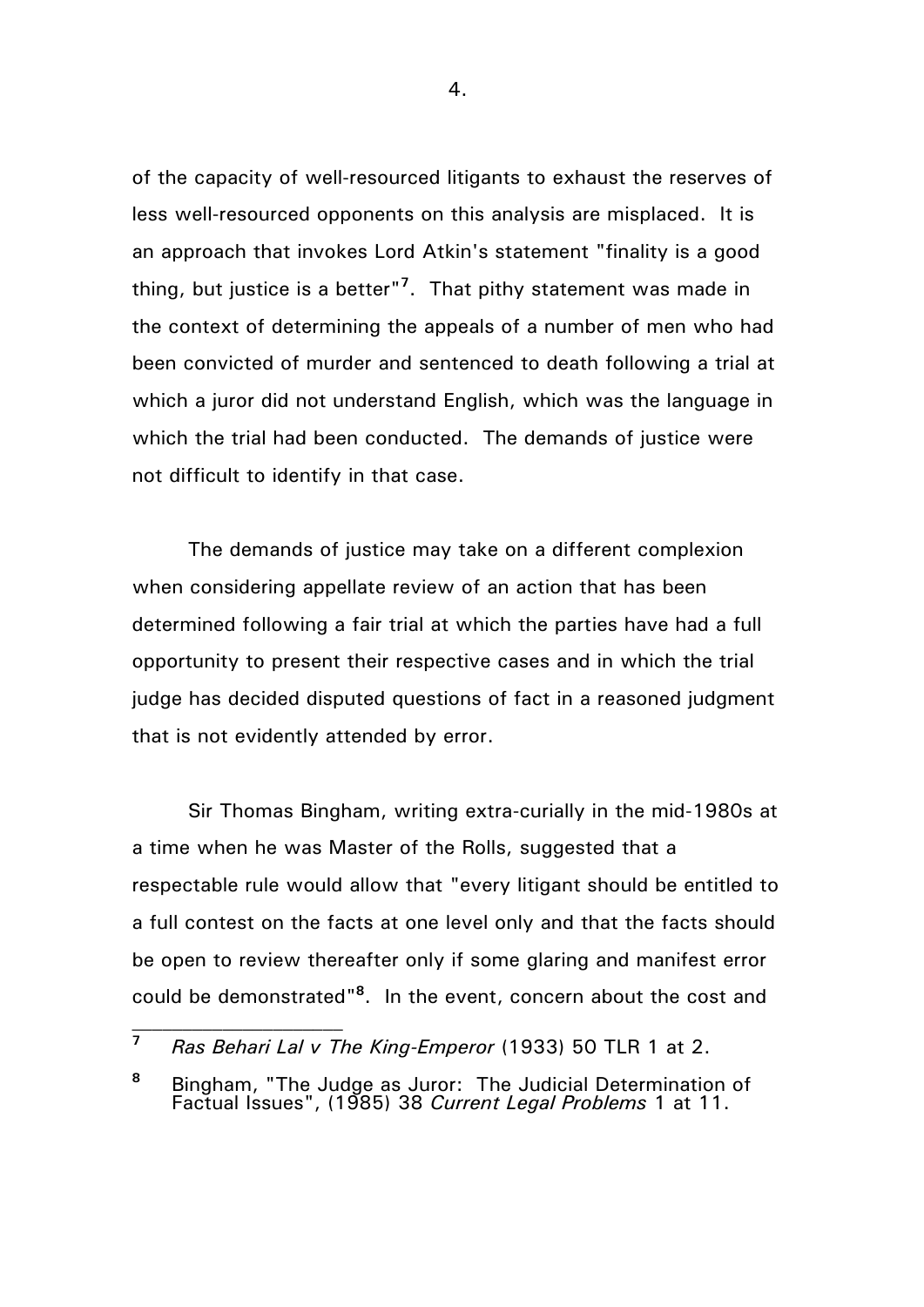complexity of civil litigation in England and Wales has led to a more radical curtailment of the right to appellate review.

It is conventional to justify the restraint applied to findings that are substantially dependent on the assessment of credibility by reference to the trial judge's advantage in having seen and heard the oral evidence. The assumption underpinning this understanding has been questioned for more than a quarter of a century in light of psychological research casting doubt on the ability to discern truthfulness from an individual's physical presentation**<sup>9</sup>** . Acknowledgment of the strength of this body of research has led some commentators to question the foundation for the application of differing standards of review of findings of fact.

Even if it were accepted that the trial judge enjoys no advantage in the assessment of the oral evidence, it would remain to consider whether the value of finality warrants restraint in any event. Sir Thomas Bingham suggested that his "respectable rule" be

**<sup>9</sup>** *Devries v Australian National Railways Commission* (1993) 177 CLR 472 at 479-480 per Deane and Dawson JJ; [1993] HCA 78; *Galea v Galea* (1990) 19 NSWLR 263 at 266 per Kirby ACJ; *State Rail Authority (NSW) v Earthline Constructions Pty Ltd (in liq)* (1999) 73 ALJR 306 at 328-329 [88](4) per Kirby J; 160 ALR 588 at 618; [1999] HCA 3; Bingham, "The Judge as Juror: The Judicial Determination of Factual Issues", (1985) 38 *Current Legal Problems* 1 at 5-12; Ipp, "Problems with Fact-Finding", (2006) 80 *Australian Law Journal* 667.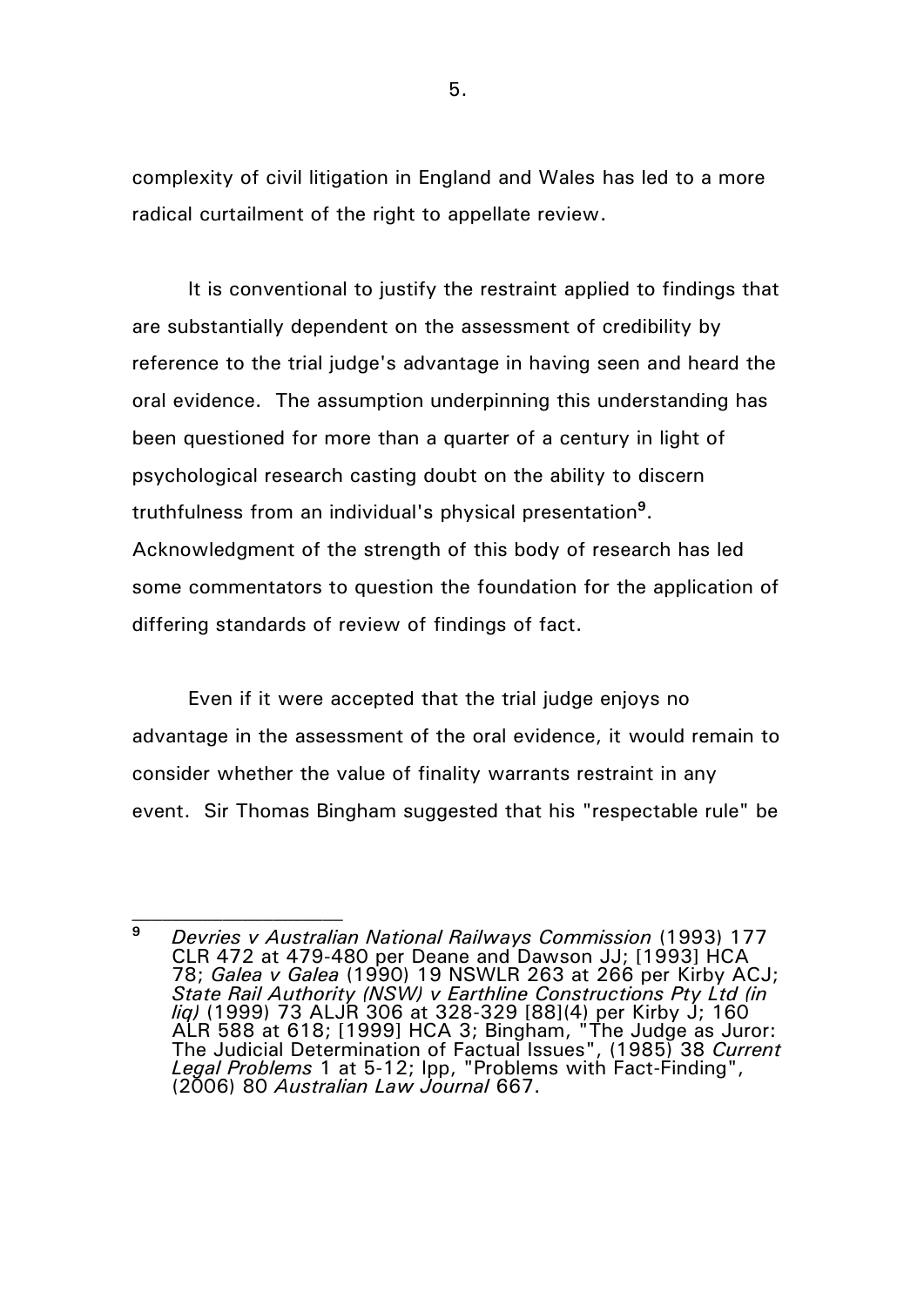squarely sourced in finality and not in deference to the trial judge's supposed advantage**<sup>10</sup>** .

The principles stated by Lindley MR have been adopted and applied by the High Court in decisions commencing with *McLaughlin v Daily Telegraph Newspaper Co Ltd (No 2)***<sup>11</sup>**. Although, as the joint reasons in *Fox v Percy* neutrally observed, in the circumstances of particular cases the principles have been given differing emphasis**<sup>12</sup>** . The force of that observation is illustrated by the separate reasons of McHugh and Callinan JJ in *Fox v Percy*.

In that case, it will be recalled, the New South Wales Court of Appeal overturned Herron DCJ's finding, based upon his acceptance of the evidence of Ms Fox and her witness, that Ms Percy's car was on her incorrect side of the road at the point of the collision**<sup>13</sup>** . The Court did so because skid marks on the road (about which there was no contest) incontrovertibly established the contrary**<sup>14</sup>**. The fact that 11 years after the collision the High Court should have been poring

**<sup>13</sup>** *Percy v Fox* [2001] NSWCA 100 at [71] per Beazley JA (Handley JA agreeing at [1], Fitzgerald JA dissenting at [84]).

**<sup>10</sup>** Bingham, "The Judge as Juror: The Judicial Determination of Factual Issues", (1985) 38 *Current Legal Problems* 1 at 11.

**<sup>11</sup>** (1904) 1 CLR 243 at 277 per Griffith CJ.

**<sup>12</sup>** (2003) 214 CLR 118 at 128 [28] per Gleeson CJ, Gummow and Kirby JJ; [2003] HCA 22.

**<sup>14</sup>** *Percy v Fox* [2001] NSWCA 100 at [71] per Beazley JA (Handley JA agreeing at [1], Fitzgerald JA dissenting at [84]).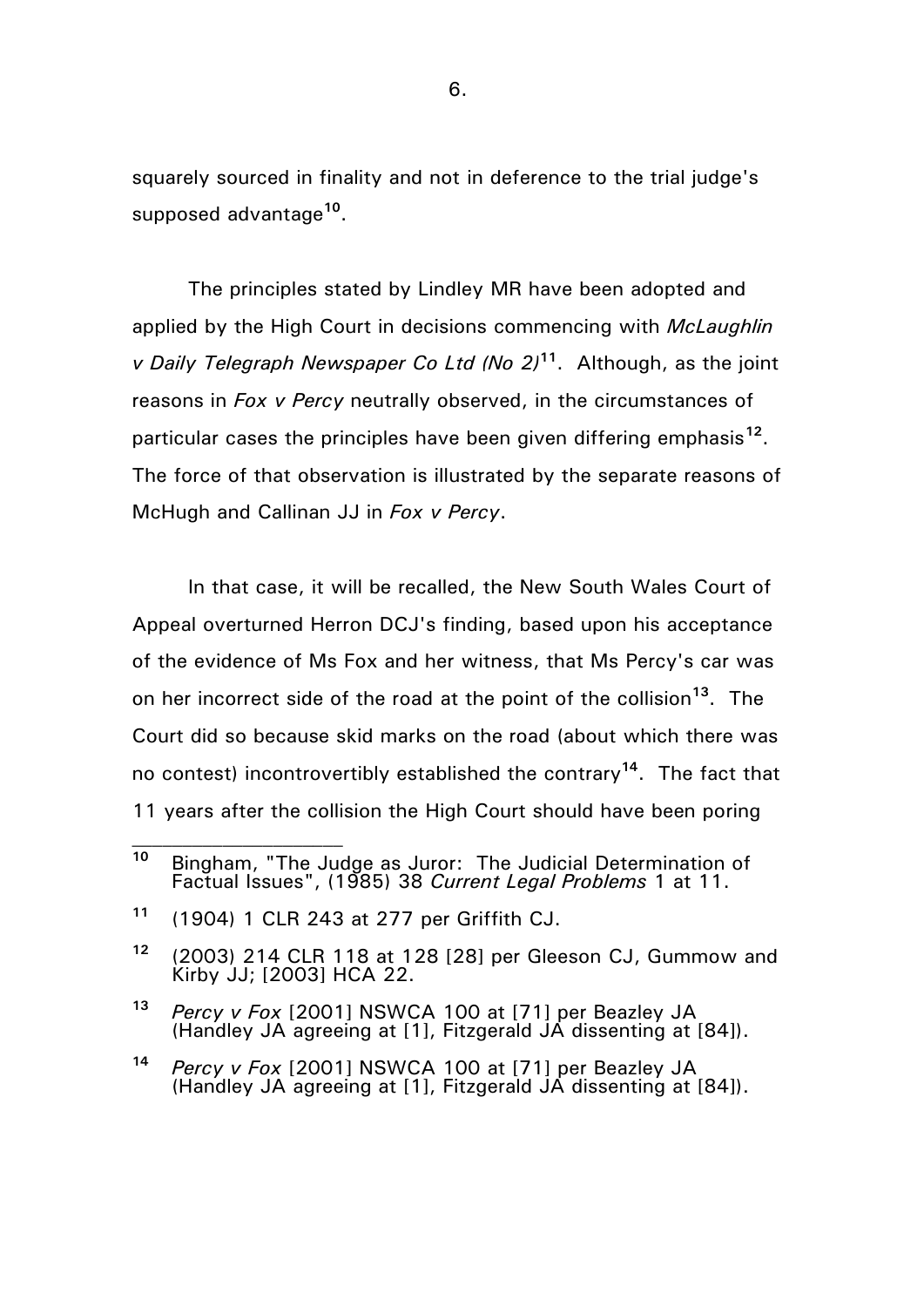over the evidence of the skid marks, in Professor Luntz's view, is a "disgrace" to the administration of justice**<sup>15</sup>**. This is because, in Professor Luntz's analysis, intermediate appellate courts should not be subject to any principle of restraint in reviewing the trial court's factual findings<sup>16</sup>. Trial judges in his view are as likely to get the facts wrong as the law and restraint may occasion practical iniustice.

Professor Luntz is not alone among distinguished commentators in considering that appellate courts should unshackle themselves from the restraints conventionally accepted as arising from the trial judge's advantage in seeing and hearing the evidence**<sup>17</sup>**. In an account of the work of the English Court of Appeal, Professor Drewry, Sir Louis Blom-Cooper QC and Charles Blake argue that the deference accorded the decision of the lower court's credibility-based findings should be understood as the product of Victorian cases decided before the invention of photocopying, word-processing and tape-recording. In the context

**<sup>15</sup>** Luntz, "Round-Up of Cases in the High Court of Australia in 2003", (2004) 12 *Torts Law Journal* 1 at 7.

**<sup>16</sup>** Luntz, "Round-Up of Cases in the High Court of Australia in 2003", (2004) 12 *Torts Law Journal* 1 at 6-10.

**<sup>17</sup>** Gillies and Galitsky, "Is the Judge Sovereign in Fact?", (2006) 28 *Australian Bar Review* 192 at 206; Drewry, Blom-Cooper and Blake, *The Court of Appeal*, (Hart Publishing, 2007) at 82.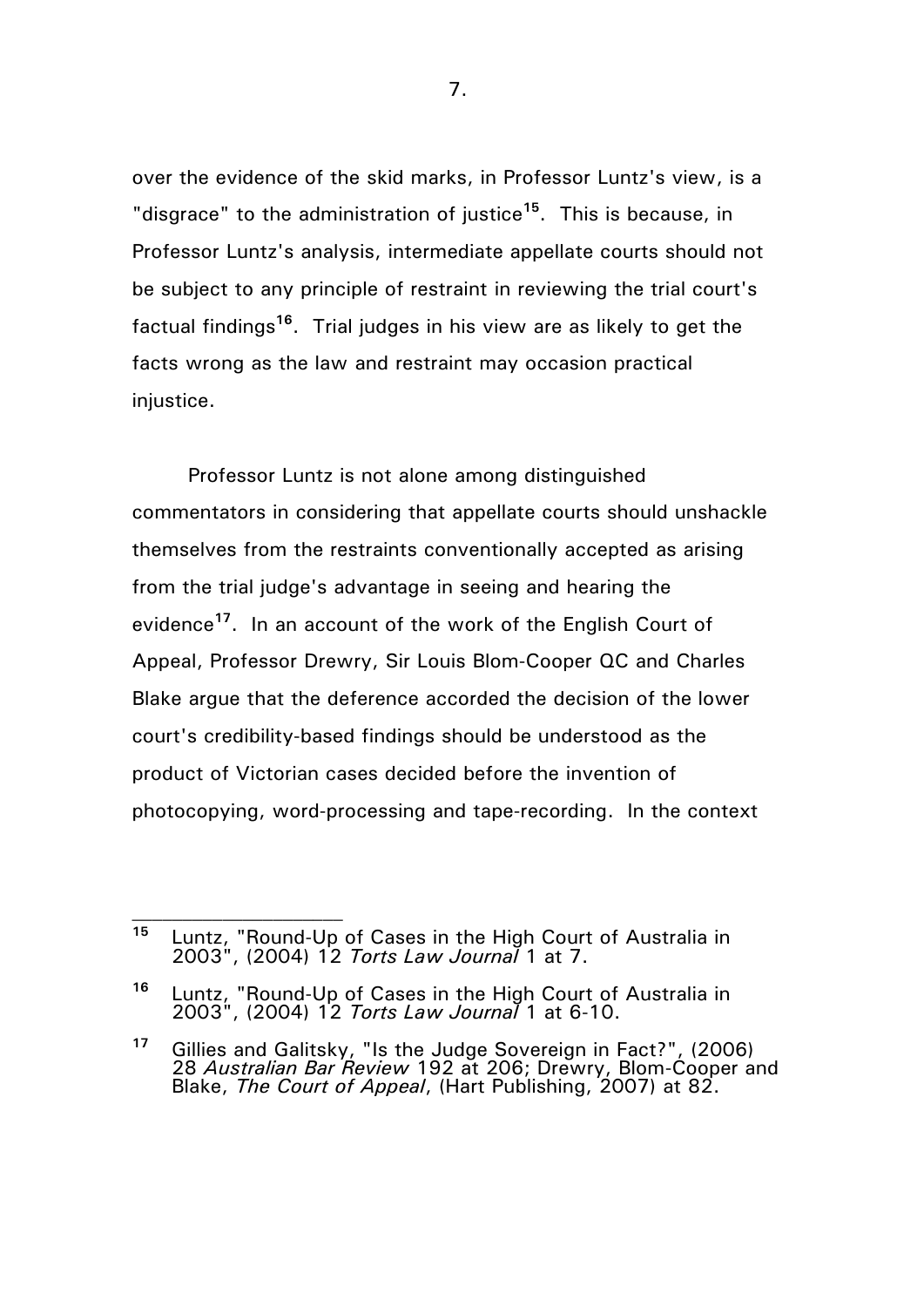of modern litigation, in which much evidence is documentary, they suggest that this long line of authority is in need of re-examination<sup>18</sup>.

Some colour is lent to Professor Luntz's criticism of the grant of leave in *Fox v Percy* by the circumstance that, on the hearing of the appeal, there was no challenge to the principles enunciated in the Victorian cases and affirmed in the trilogy of decisions culminating in *Devries v Australian National Railways Commission***<sup>19</sup>** . The High Court was unanimous in upholding the decision of the Court of Appeal given that no deference to Herron DCJ's assessment of credibility could stand in the way of the skid marks.

Justice Callinan, while content to decide the appeal in the way it had been argued, took the opportunity to state his view that *Devries* imposes an "emphatically high test" that pays insufficient regard to the jurisdiction conferred by s 75A**<sup>20</sup>**. The same view had been earlier expressed by Kirby J in *State Rail Authority (NSW) v Earthline Constructions Pty Ltd (in liq)***<sup>21</sup>** . Justice Kirby considered Lindley MR's statement of the principles as reflective of 19th

**<sup>18</sup>** Drewry, Blom-Cooper and Blake, *The Court of Appeal*, (Hart Publishing, 2007) at 82.

**<sup>19</sup>** (1993) 177 CLR 472; *Abalos v Australian Postal Commission* (1990) 171 CLR 167; [1990] HCA 47; *Jones v Hyde* (1989) 63 ALJR 349; 85 ALR 23; [1989] HCA 20.

**<sup>20</sup>** *Fox v Percy* (2003) 214 CLR 118 at 157 [127].

**<sup>21</sup>** (1999) 73 ALJR 306 at 321 [68]; 160 ALR 588 at 608, citing *Ahmedi v Ahmedi* (1991) 23 NSWLR 288 at 291.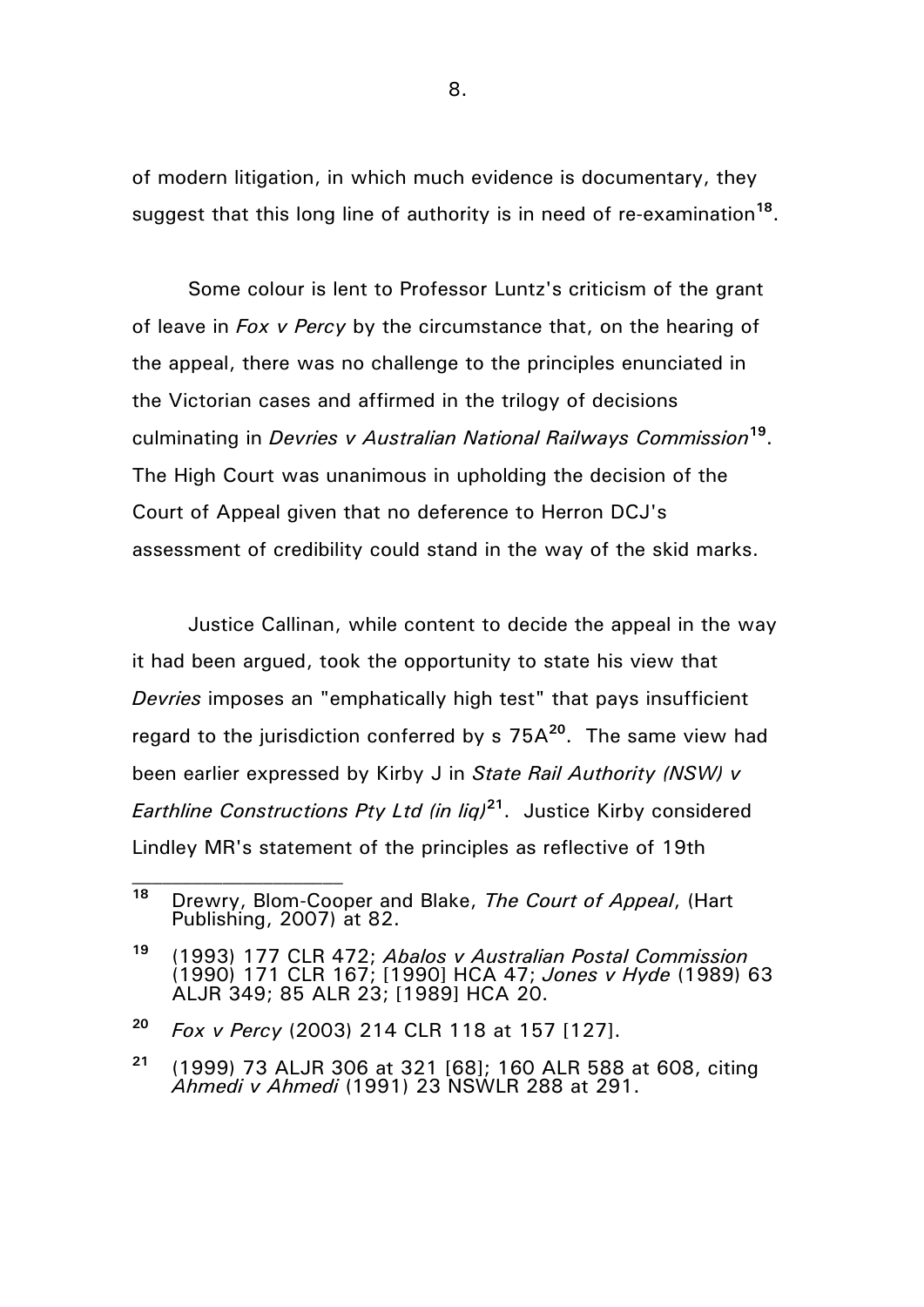century judicial disdain for the messy business of fact-finding**<sup>22</sup>**. He was particularly critical of Lord Sumner's restatement of the principles for introducing the concept of the "palpable misuse of the trial judge's advantage"**<sup>23</sup>** into the discourse. The phrase, redolent of judicial misconduct, Kirby J saw as imposing an unduly demanding requirement for the demonstration of error; a requirement not justified by the text of s 75A or the concept of "appeal" itself**<sup>24</sup>** .

The belief in the oracular power of the judge to divine the truth has been out of vogue for as long as I have been a judge. In my experience, trial judges are alive to the importance of contemporary materials and are inclined to weigh the probabilities in light of those materials. Nonetheless, it still occurs that in some cases disputed facts fall to be resolved by the acceptance or rejection of oral evidence. In these cases, is the appellate court right to continue to be guided by the impression made on the judge who saw and heard the evidence?

The Hon David Ipp AO QC has arqued that the principle of restraint should be relaxed: appellate courts should regard demeanour-based findings, which are contrary to the probabilities, as

**<sup>22</sup>** *State Rail Authority (NSW) v Earthline Constructions Pty Ltd (in liq)* (1999) 73 ALJR 306 at 322-323 [73]; 160 ALR 588 at 609.

**<sup>23</sup>** *SS Hontestroom v SS Sogaporack* [1927] AC 37 at 47.

**<sup>24</sup>** *State Rail Authority (NSW) v Earthline Constructions Pty Ltd (in liq)* (1999) 73 ALJR 306 at 324 [77]; 160 ALR 588 at 611.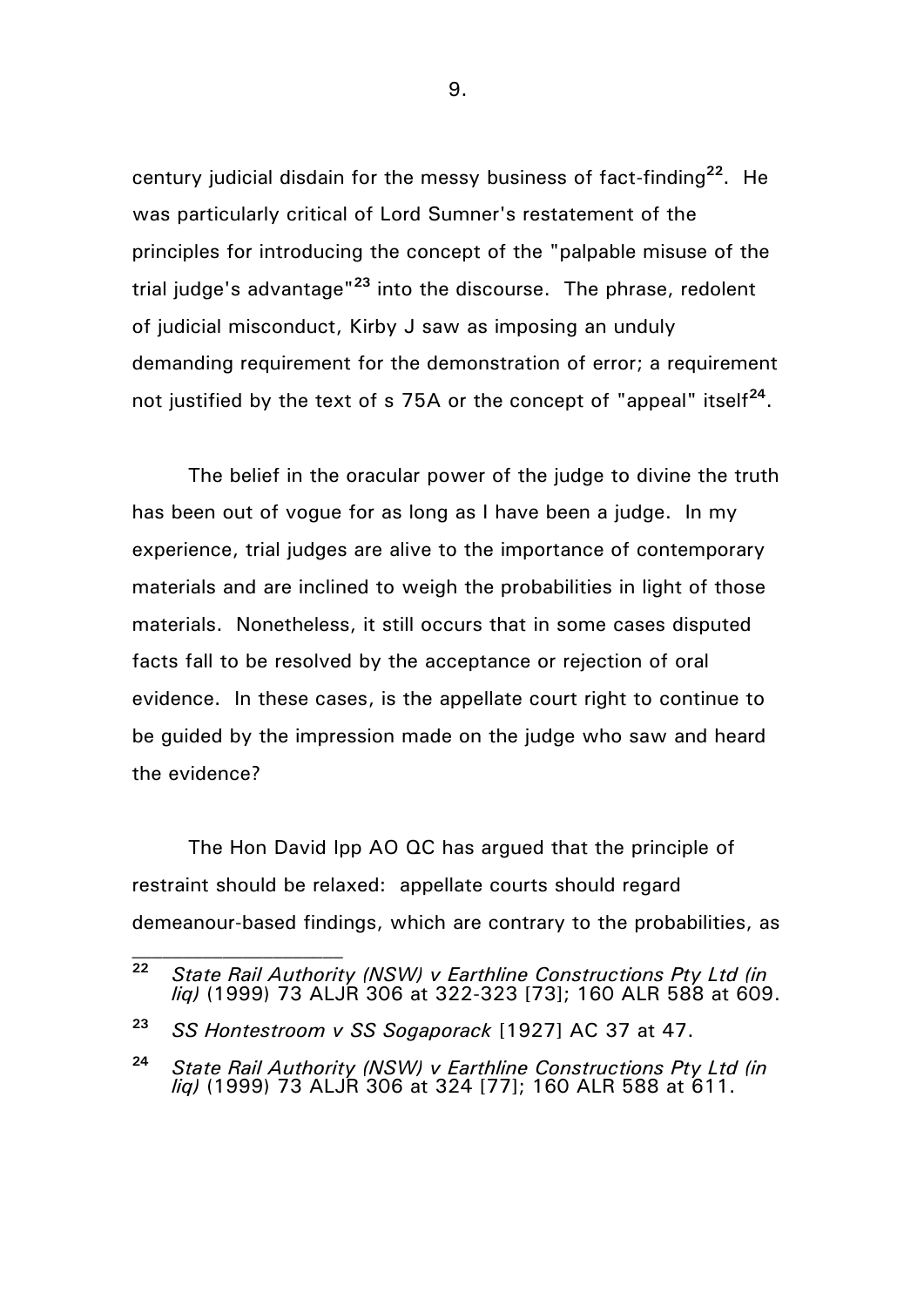raising appellable error absent adequate reasons for them**<sup>25</sup>**. Such a rule, he suggests, would enhance the administration of justice by setting aside the "virtually untrammelled power of trial judges" to make what amount to final decisions based on the judge's assessment of the witness' physical reactions in testifying**<sup>26</sup>** . The restraint currently applied is, in his view, "an anachronism in a system of justice that prides itself on objectivity and rationality"<sup>27</sup>.

This view finds support in Callinan J's analysis in *Fox v Percy*. His Honour observed that few decisions can be said truly to turn on a mere "gesture, a tone or emphasis, a hesitation or an undue or unusual alacrity in giving evidence"**<sup>28</sup>** . No doubt most trial judges would agree that it is a rare case that turns on a mere gesture. But many might acknowledge that the impression formed by seeing and hearing the evidence plays an important part in the determination of some disputed questions of fact. David Ipp says that in his experience a judge "cannot help but develop antennae sensitive to

**<sup>25</sup>** Ipp, "Problems with Fact-Finding", (2006) 80 *Australian Law Journal* 667 at 674.

**<sup>26</sup>** Ipp, "Problems with Fact-Finding", (2006) 80 *Australian Law Journal* 667 at 674.

**<sup>27</sup>** Ipp, "Problems with Fact-Finding", (2006) 80 *Australian Law Journal* 667 at 674.

**<sup>28</sup>** *Fox v Percy* (2003) 214 CLR 118 at 159 [132] quoting *Dearman v Dearman* (1908) 7 CLR 549 at 561 per Isaacs J; [1908] HCA 84.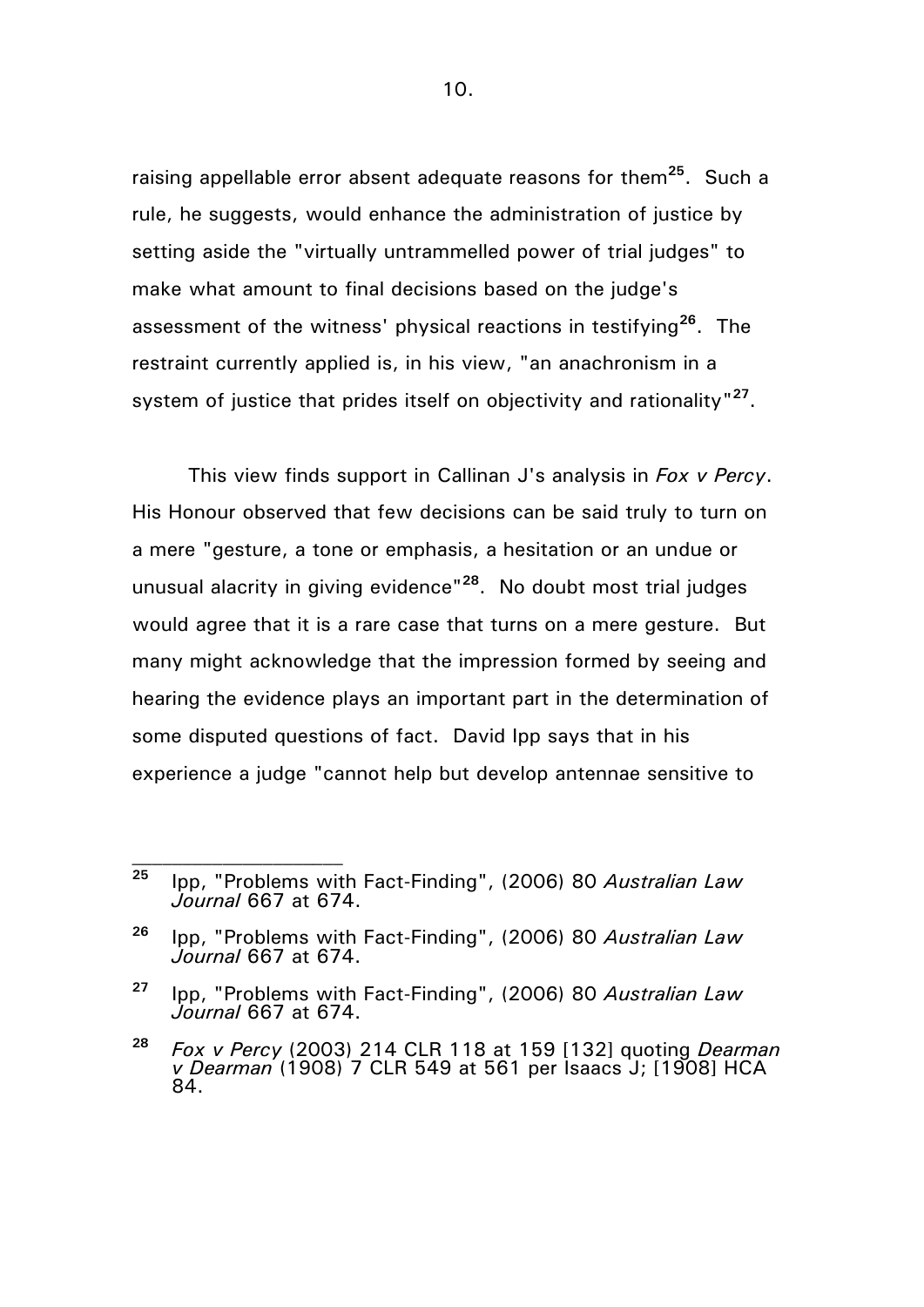*deliberate* untruths" **<sup>29</sup>**. The psychologists may tell us that this puts it too high. It remains that a judge, alive to his or her limitations in ascertaining truth, may nonetheless assess that no reliance could fairly be placed on a witness' account of events.

An impression that testimony is unworthy of belief will almost certainly be the subject of an express finding. However, not every impression formed by the trial judge in the course of seeing and hearing the evidence will form part of the reasons. Lord Hoffmann made the point in *Biogen Inc v Medeva plc***<sup>30</sup>**:

"The need for appellate caution in reversing the judge's evaluation of the facts is based upon much more solid grounds than professional courtesy. It is because specific findings of fact, even by the most meticulous judge, are inherently an incomplete statement of the impression which was made upon him by the primary evidence. His expressed findings are always surrounded by a penumbra of imprecision as to emphasis, relative weight, minor qualification and nuance … of which time and language do not permit exact expression, but which may play an important part in the judge's overall evaluation."

The trial judge's conclusion as to the reliability of oral evidence based on his or her impression of the witnesses, may not be failsafe but it may not be irrational to prefer it to a conclusion based on an assessment of the probabilities disclosed in the record of the trial.

**<sup>29</sup>** Ipp, "Problems with Fact-Finding", (2006) 80 *Australian Law Journal* 667 at 669 (emphasis in original).

**<sup>30</sup>** [1997] RPC 1 at 45 (Lord Goff of Chieveley, Lord Browne-Wilkinson, Lord Mustill and Lord Slynn of Hadley agreeing).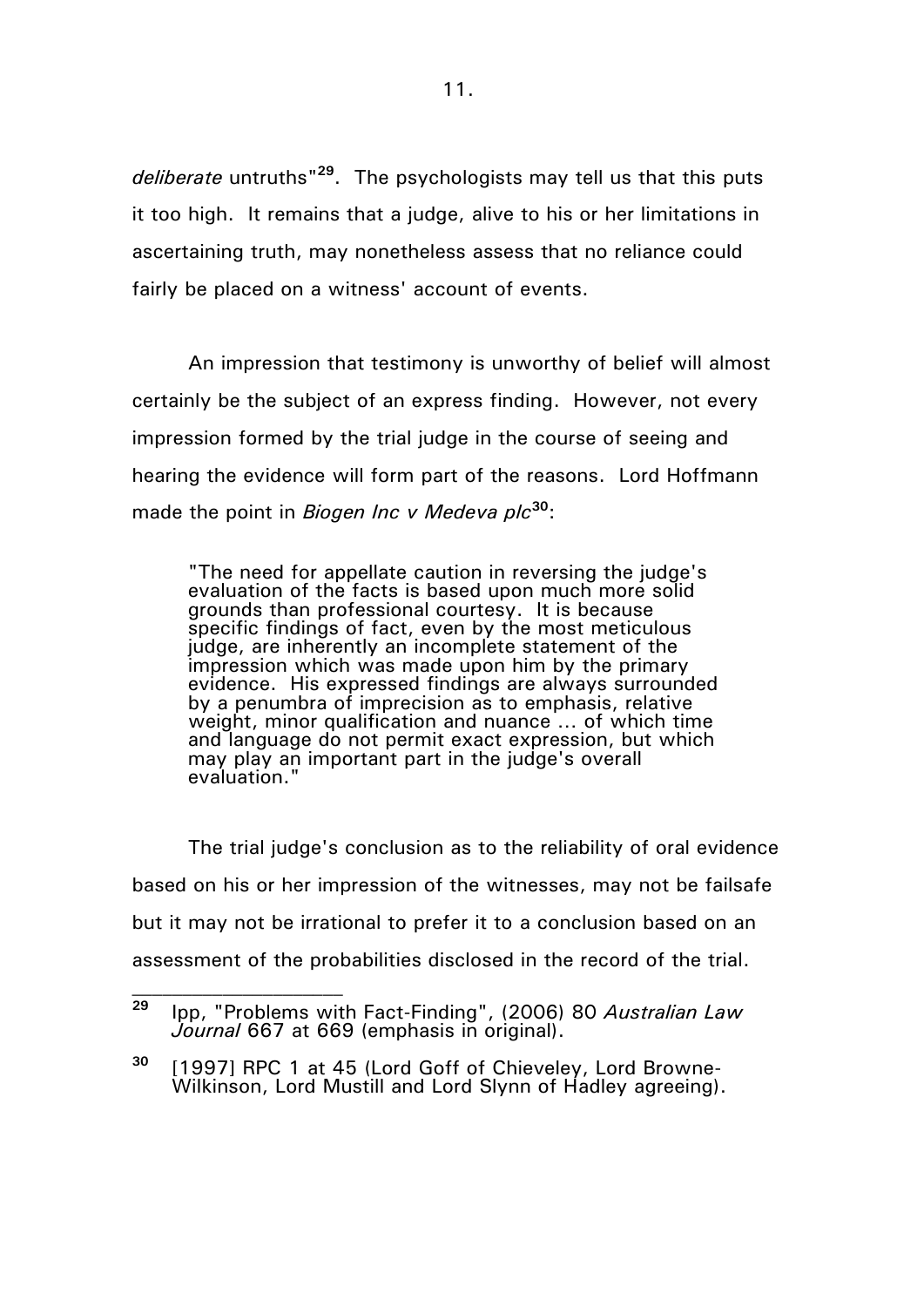Mr Diprose's claim in equity to set aside his gift of the Tranmere property to Ms Louth succeeded notwithstanding that King CJ, the trial judge, rejected a critical aspect of Mr Diprose's evidence. Important to King CJ's conclusion, that Mr Diprose was subject to Ms Louth's influence, was his impression of Mr Diprose as a "strange romantic character"**<sup>31</sup>**. In the Full Court, Matheson J in dissent, considered that he was in as good a position as King CJ to draw inferences from the undisputed facts and that King CJ had wrongly concluded that Mr Diprose had been emotionally dependent on Ms Louth**<sup>32</sup>**. If one puts aside King CJ's impression of Mr Diprose's strange romantic character, it is easy to see the force of Matheson J's assessment of the probabilities. Mr Diprose was a 48 year-old solicitor of some years' standing. Applying the "Ipp rule", King CJ's conclusion, that Mr Diprose's professional qualifications and experience counted for nothing when he made the gift**<sup>33</sup>** , was against the probabilities and for that reason indicative of error. King CJ's assessment of Mr Diprose' character would not constitute an adequate reason supporting acceptance of his conclusion, since to find that it was sufficient would be to restore the trial judge's "untrammelled power", which it is the purpose of the rule to remove.

- **<sup>31</sup>** *Diprose v Louth (No 1)* (1990) 54 SASR 438 at 443.
- **<sup>32</sup>** *Diprose v Louth (No 2)* (1990) 54 SASR 450 at 480.
- **<sup>33</sup>** *Diprose v Louth (No 1)* (1990) 54 SASR 438 at 449.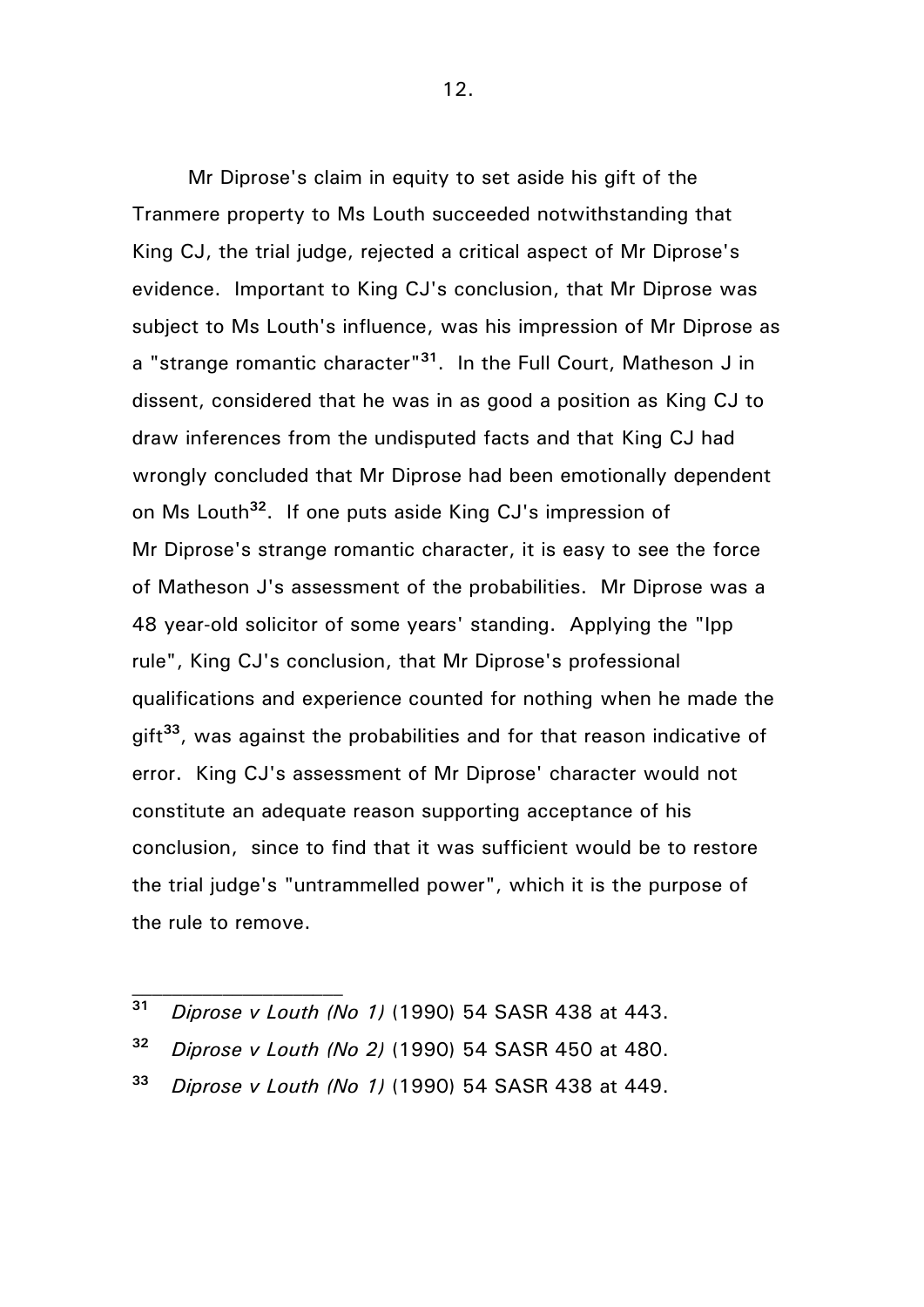Adoption of the "Ipp rule" would provide a stimulus to appellate activity. Whether that activity would result in superior decisions is another matter. Chief Justice King's estimate of Mr Diprose' character may have been wrong. However, it is not self-evident that Matheson J's assessment based on the probabilities, without the benefit of seeing Mr Diprose and Ms Louth, should be thought more likely to be right.

In the High Court in *Louth v Diprose,* Dawson, Gaudron and McHugh JJ observed in their joint reasons that King CJ's finding turned not so much on the assessment of credibility as on the assessment of character**<sup>34</sup>**. Their Honours said that it is precisely because different people may come to different conclusions as to character, credit and disputed matters of fact that findings as to those matters are entrusted to the trial judge in accordance with rules that guarantee a considerable measure of finality**<sup>35</sup>** . It is a statement that recognises the element of judgment that is inherent in much fact-finding.

Courts find historical fact by acceptance that a disputed event occurred if the occurrence of the event is more probable than not. In theory, it may be said that there is a correct answer to the question of whether a fact has been proved. Fact-finding, however,

**<sup>34</sup>** (1992) 175 CLR 621 at 639-640; [1992] HCA 61.

**<sup>35</sup>** (1992) 175 CLR 621 at 640.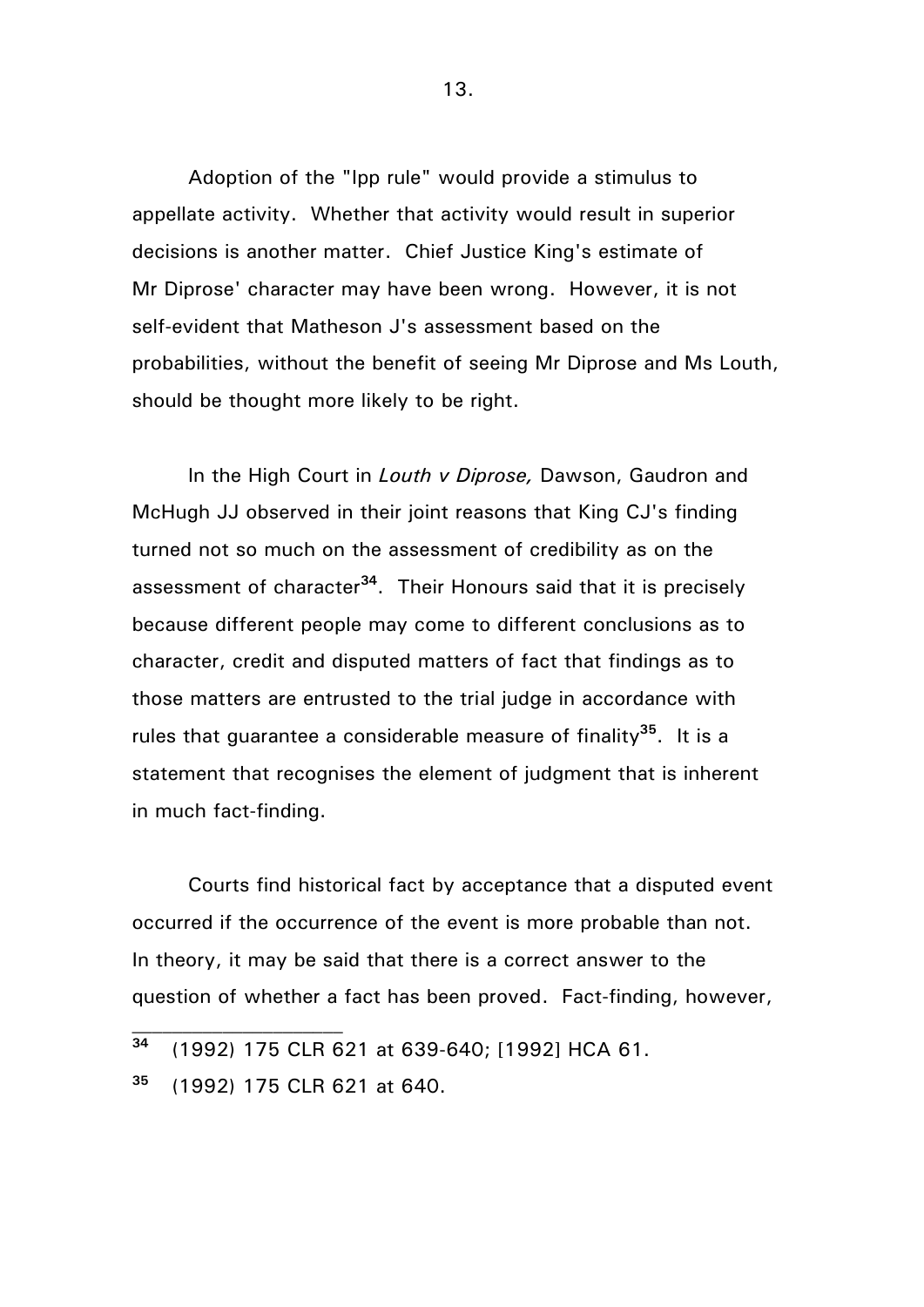is not a science and in the resolution of conflicting evidence there may be scope for legitimate differences of view about what facts have been proved**<sup>36</sup>** . Findings that are substantially dependent upon the assessment of the credibility of the witnesses are no longer, if they ever were, immunised from appellate challenge**<sup>37</sup>**. Nonetheless, the restraint applied before overturning them has not been shown to be misplaced either by the results of psychological research or today's enhanced means of recording evidence. The measure of finality to which Dawson, Gaudron and McHugh JJ adverted is not inconsistent with doing justice to the parties.

The duration and cost of litigation were the drivers behind the Woolf reforms in England and Wales**<sup>38</sup>**. The need for certainty, reasonable expense and proportionality are said to have informed the

**<sup>36</sup>** See Pattenden, *Judicial Discretion and Criminal Litigation*, 2nd ed (Clarendon Press, 1990) at 3-4.

**<sup>37</sup>** *Fox v Percy* (2003) 214 CLR 118 at 128 [29] per Gleeson CJ, Gummow and Kirby JJ; *CSR Ltd v Della Maddalena* (2006) 80 ALJR 458 at 466 [21] per Kirby J (Gleeson CJ agreeing at 462 [1]), at 492 [180] per Callinan and Heydon JJ; (2006) 224 ALR 1 at 8 per Kirby J (Gleeson CJ agreeing at 3), 44-45 per Callinan and Heydon JJ; [2006] HCA 1; *State Rail Authority (NSW) v Earthline Constructions Pty Ltd (in liq)* (1999) 73 ALJR 306; 160 ALR 588.

**<sup>38</sup>** *Access to Justice: Interim Report to the Lord Chancellor on the Civil Justice System in England and Wales* (1995) Ch 3; Zuckerman, *Civil Procedure: Principles of Practice*, 2nd ed (Sweet & Maxwell, 2006) at 1; Tanfern *Ltd v Cameron-MacDonald* [2000] 1 WLR 1311 at 1320 [44]-[45] per Brooke LJ (Peter Gibson CJ agreeing at 1321 [51], Lord Woolf MR agreeing at 1321 [52]); [2000] 2 All ER 801 at 811-812 per Brooke LJ (Peter Gibson CJ agreeing at 813, Lord Woolf MR agreeing at 813).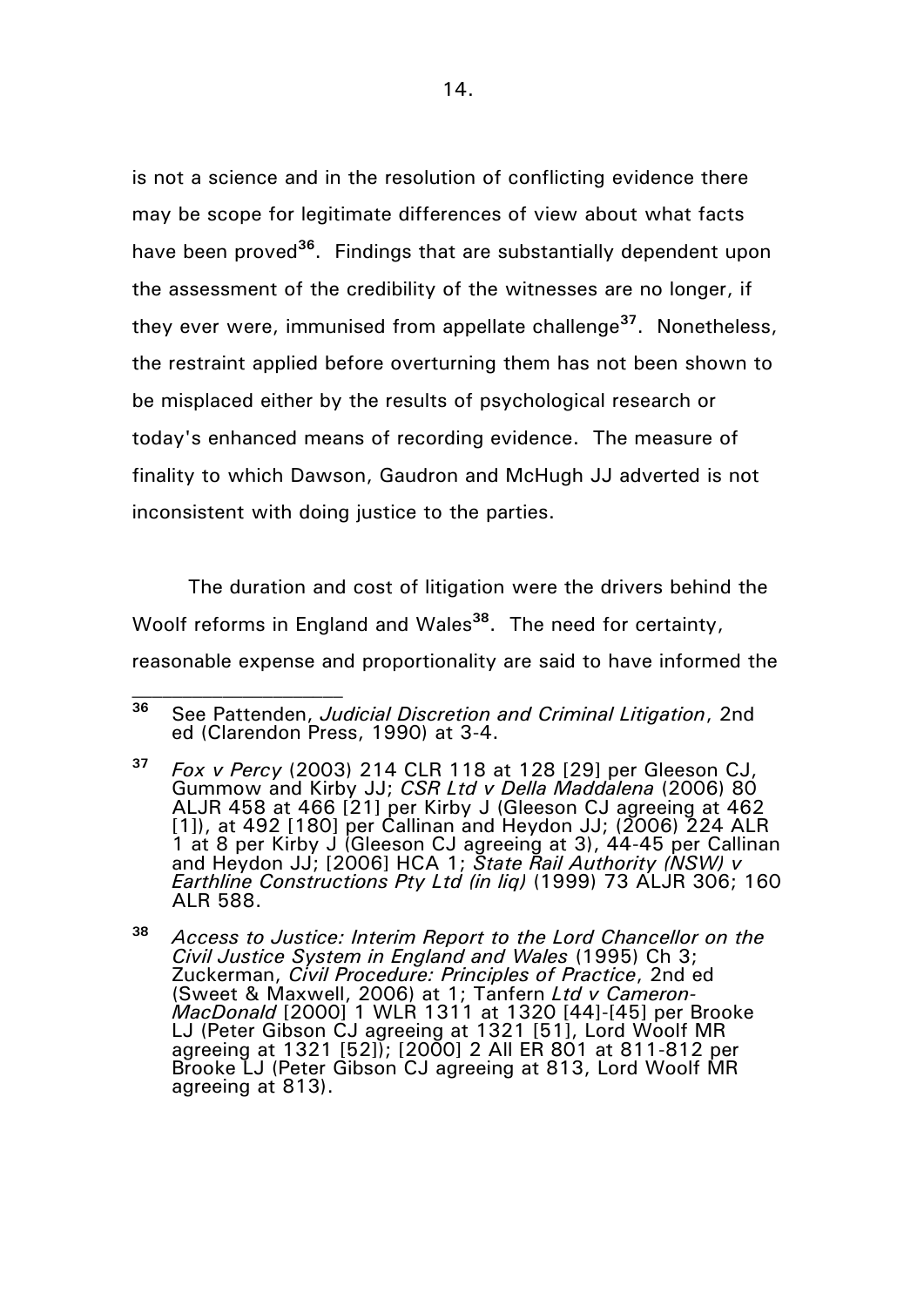introduction of the requirement of permission to appeal to the Court of Appeal**<sup>39</sup>** . The decision of the "appeal court", whether a circuit judge or a High Court judge, is in most cases now final**<sup>40</sup>** . It is no longer possible to pursue an appeal to the Court of Appeal because the appeal is "properly arguable" or has a "real prospect of success"**<sup>41</sup>** . Where permission to appeal is granted the court must make its own assessment of the inferences. However, where an inference involves an element of judgment, the court will not interfere unless it is satisfied that the trial judge's conclusion lay outside the bounds within which reasonable disagreement is possible**<sup>42</sup>** . A more demanding standard, akin to that adopted in the

**<sup>39</sup>** *Tanfern Ltd v Cameron-MacDonald* [2000] 1 WLR 1311 at 1320 [44] per Brooke LJ (Peter Gibson CJ agreeing at 1321 [51], Lord Woolf MR agreeing at 1321 [52]); [2000] 2 All ER 801 at 811 per Brooke LJ (Peter Gibson CJ agreeing at 813, Lord Woolf MR agreeing at 813).

**<sup>40</sup>** *Tanfern Ltd v Cameron-MacDonald* [2000] 1 WLR 1311 at 1321 [50] per Brooke LJ (Peter Gibson CJ agreeing at 1321 [51], Lord Woolf MR agreeing at 1321 [52]); [2000] 2 All ER 801 at 813 per Brooke LJ (Peter Gibson CJ agreeing at 813, Lord Woolf MR agreeing at 813).

**<sup>41</sup>** *Tanfern Ltd v Cameron-MacDonald* [2000] 1 WLR 1311 at 1319 [42] per Brooke LJ (Peter Gibson CJ agreeing at 1321 [51], Lord Woolf MR agreeing at 1321 [52]); [2000] 2 All ER 801 at 811 per Brooke LJ (Peter Gibson CJ agreeing at 813, Lord Woolf MR agreeing at 813).

**<sup>42</sup>** *Todd v Adams* [2002] 2 Lloyds Rep 293 at 319-320 [129] per Mance LJ; *Assicurazioni Generali SpA v Arab Insurance Group* [2003] 1 WLR 577 at 580-583 [16]-[23] per Clarke LJ, 584 [197] per Ward LJ.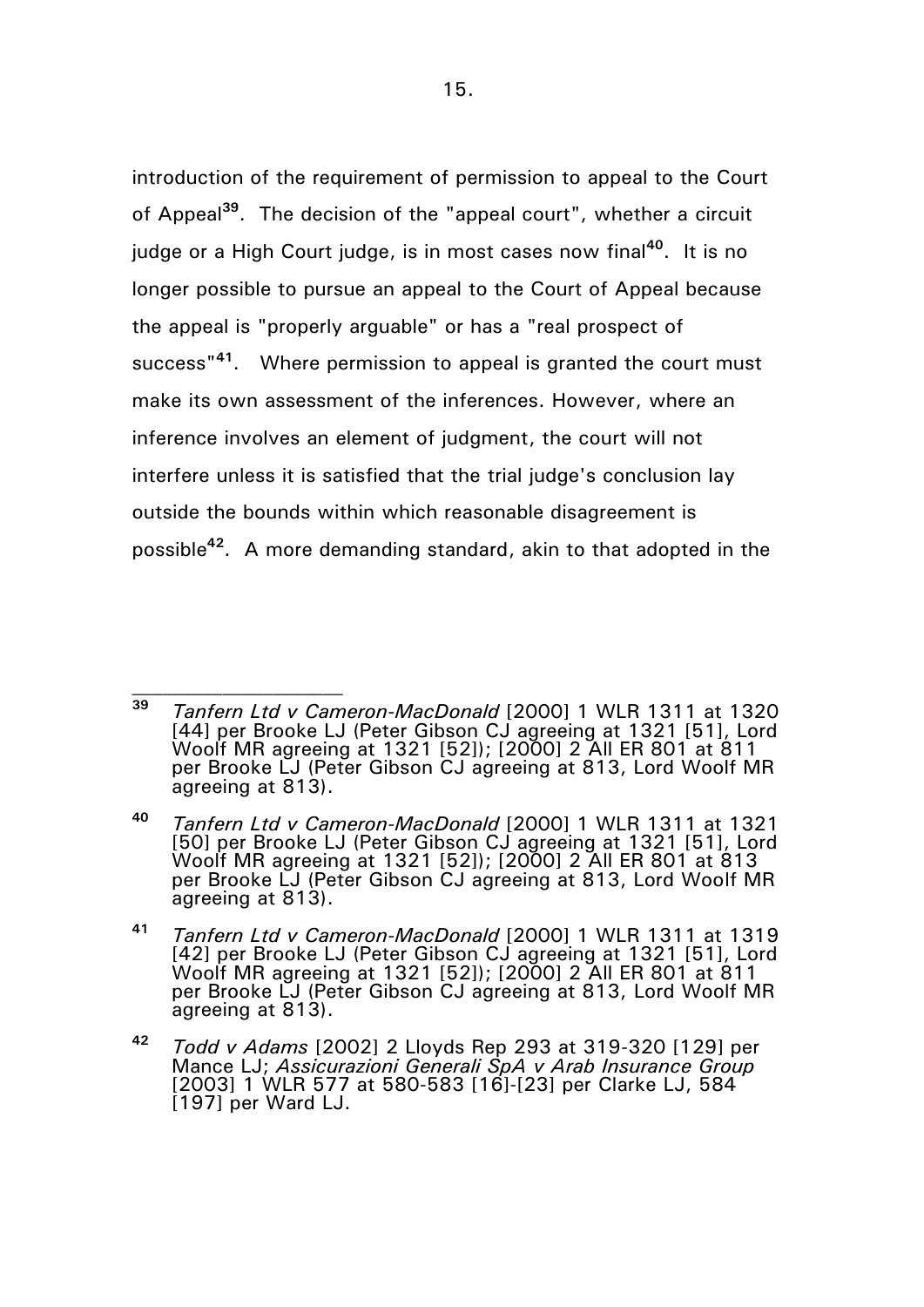United States and Canada, applies to the determination of Scottish appeals**<sup>43</sup>** .

The Federal Rules of Civil Procedure, which govern appellate review of facts in federal courts in the United States, provide that findings of fact, whether based on oral or other evidence, must not be set aside unless clearly erroneous**<sup>44</sup>** . A finding is "clearly erroneous" when, although there is evidence to support it, the reviewing court on the entire evidence is left with the definite and firm conviction that a mistake has been committed**<sup>45</sup>**. The Supreme Court of the United States has rejected the division of facts into categories and, in particular, the division of findings into those dealing with "ultimate" as distinct from "subsidiary" facts**<sup>46</sup>** . This

**<sup>44</sup>** Federal Rules of Civil Procedure, r 52(a)(6).

**<sup>43</sup>** *Henderson v Foxworth Investments Limited* [2014] 1 WLR 2600 at 2618-2620 [58]-[68] per Lord Reed JSC (Lord Kerr of Tonaghmore, Lord Sumption, Lord Carnwath and Lord Toulson JJSC agreeing); [2014] UKSC 41; *McGraddie v McGraddie* [2013] 1 WLR 2477 at 2480-2481 [1]-[5] per Lord Reed JSC (Lord Neuberger of Abbotsbury PSC, Baroness Hale of Richmond DPSC, Lord Wilson and Lord Hughes JJSC agreeing); [2013] UKSC 58.

**<sup>45</sup>** *United States v United States Gypsum Co* 333 US 364 (1948) at 395 per Reed J.

**<sup>46</sup>** *Pullman-Standard v Swint* 456 US 273 (1982) at 287 per White J.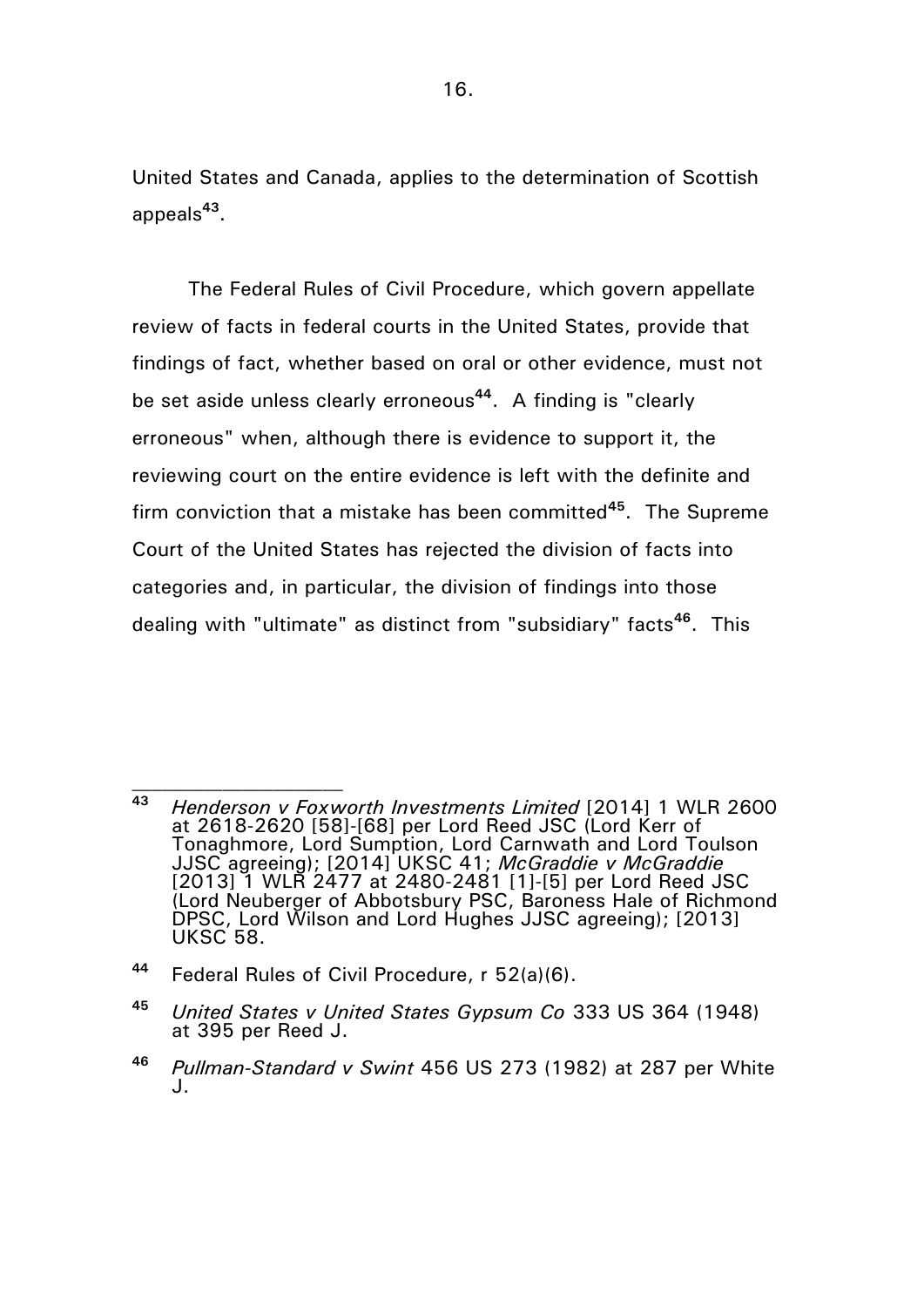reflects the text of the Rule and is not a rejection of the soundness of the distinction**<sup>47</sup>** .

The stringency of the Rule is illustrated by the statement of the Supreme Court of the United States in *Anderson v City of Bessemer City, NC***<sup>48</sup>**:

"If the district court's account of the evidence is plausible in light of the record viewed in its entirety, the court of appeals may not reverse it even though convinced that had it been sitting as the trier of fact, it would have weighed the evidence differently."

White J, delivering the opinion of the Court, explained that the

rationale for restraint is not limited to the trial judge's superior

position in the determination of credibility. His Honour said**<sup>49</sup>**:

"The trial judge's major role is the determination of fact, and with experience in fulfilling that role comes expertise. Duplication of the trial judge's efforts in the court of appeals would very likely contribute only negligibly to the accuracy of fact determination at a huge cost in diversion of judicial resources. In addition, the parties to a case on appeal have already been forced to concentrate their energies and resources on persuading the trial judge that their account of the facts is the correct one: requiring them to persuade three more judges at the appellate level is requiring too much."

**<sup>47</sup>** Casey, Camara and Wright, "Standards of Appellate Review in the Federal Circuit: Substance and Semantics", (2002) 11 *Federal Circuit Bar Journal* 279 at 304.

**<sup>48</sup>** 470 US 564 (1985) at 573-574.

**<sup>49</sup>** *Anderson v City of Bessemer City, NC* 470 US 564 (1985) at 574-578.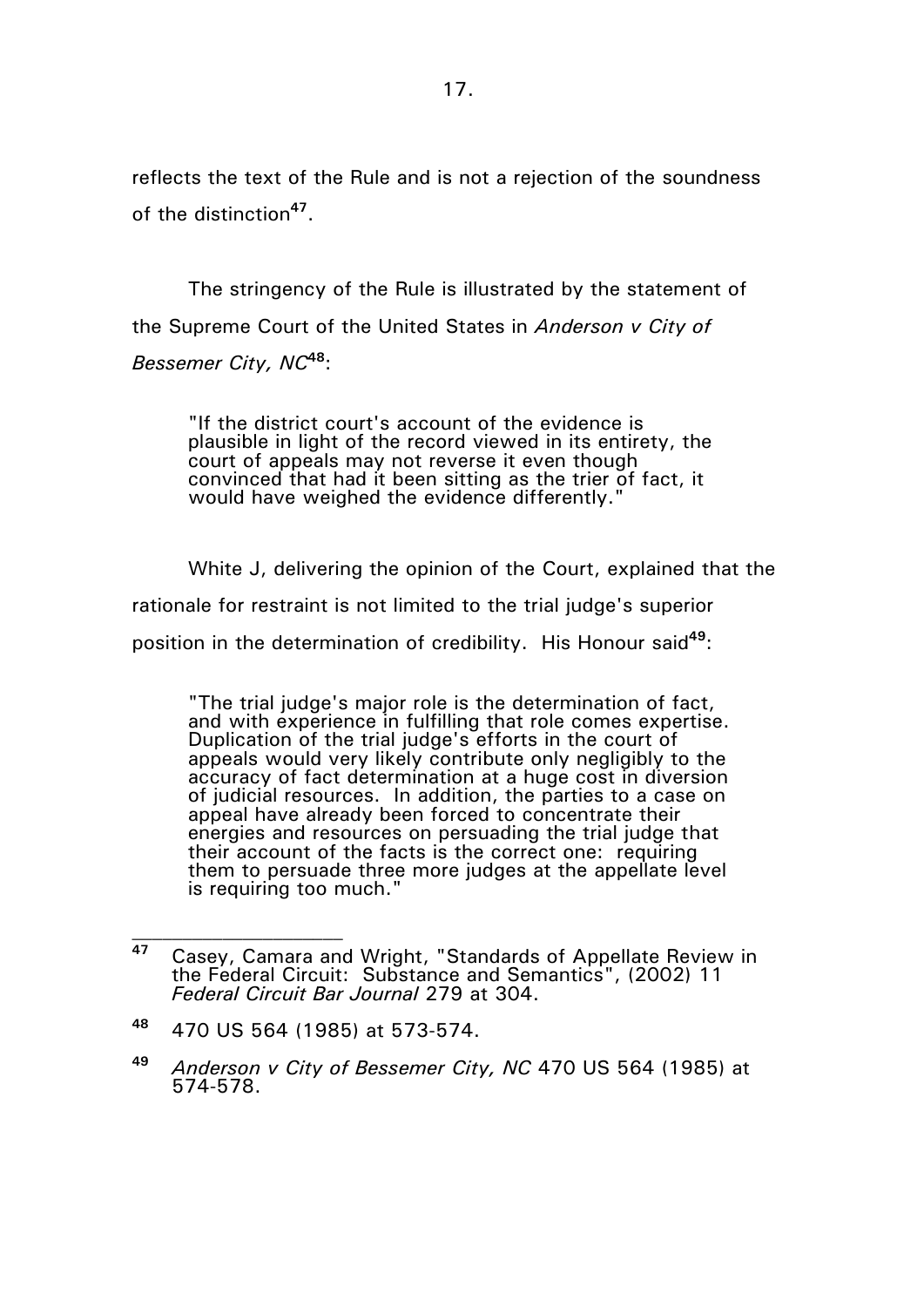Similar observations were approved by the majority of the Supreme Court of Canada in *Housen v Rural Municipality of Shellbrook***<sup>50</sup>**:

"The trial judge has sat through the entire case and his ultimate judgment reflects this total familiarity with the evidence. The insight gained by the trial judge who has lived with the case for several days, weeks or even months may be far deeper than that of the Court of Appeal whose view of the case is much more limited and narrow, often being shaped and distorted by the various orders or rulings being challenged."

The standard of "palpable and overriding error" is applied to appellate review of fact in Canada**<sup>51</sup>**. It is a standard that applies to all findings regardless of whether the finding depends upon the assessment of credibility, whether it is of primary or inferred fact or a global assessment of the evidence**<sup>52</sup>**. A conclusion that the judgment below contains "palpable and overriding error" it would seem might equally be expressed by a finding that it is "clearly wrong"**<sup>53</sup>**. Either formulation expresses the same idea, which is that

- **<sup>52</sup>** *HL v Attorney General of Canada* [2005] 1 SCR 401 at 420-421 [53] per Fish J (McLachlin CJ, Major, Binnie and Abella JJ agreeing).
- **<sup>53</sup>** *HL v Attorney General of Canada* [2005] 1 SCR 401 at 421 [55], 426 [69] per Fish J (McLachlin CJ, Major, Binnie and

Footnote continues

**<sup>50</sup>** [2002] 2 SCR 235 at 250 [14] per Iacobucci and Major JJ, citing Gibbens, "Appellate Review of Findings of Fact" (1992) 13 *Advocates' Quarterly* 445 at 446.

**<sup>51</sup>** *HL v Attorney General of Canada* [2005] 1 SCR 401 at 438 [110] per Fish J (McLachlin CJ, Major, Binnie and Abella JJ agreeing).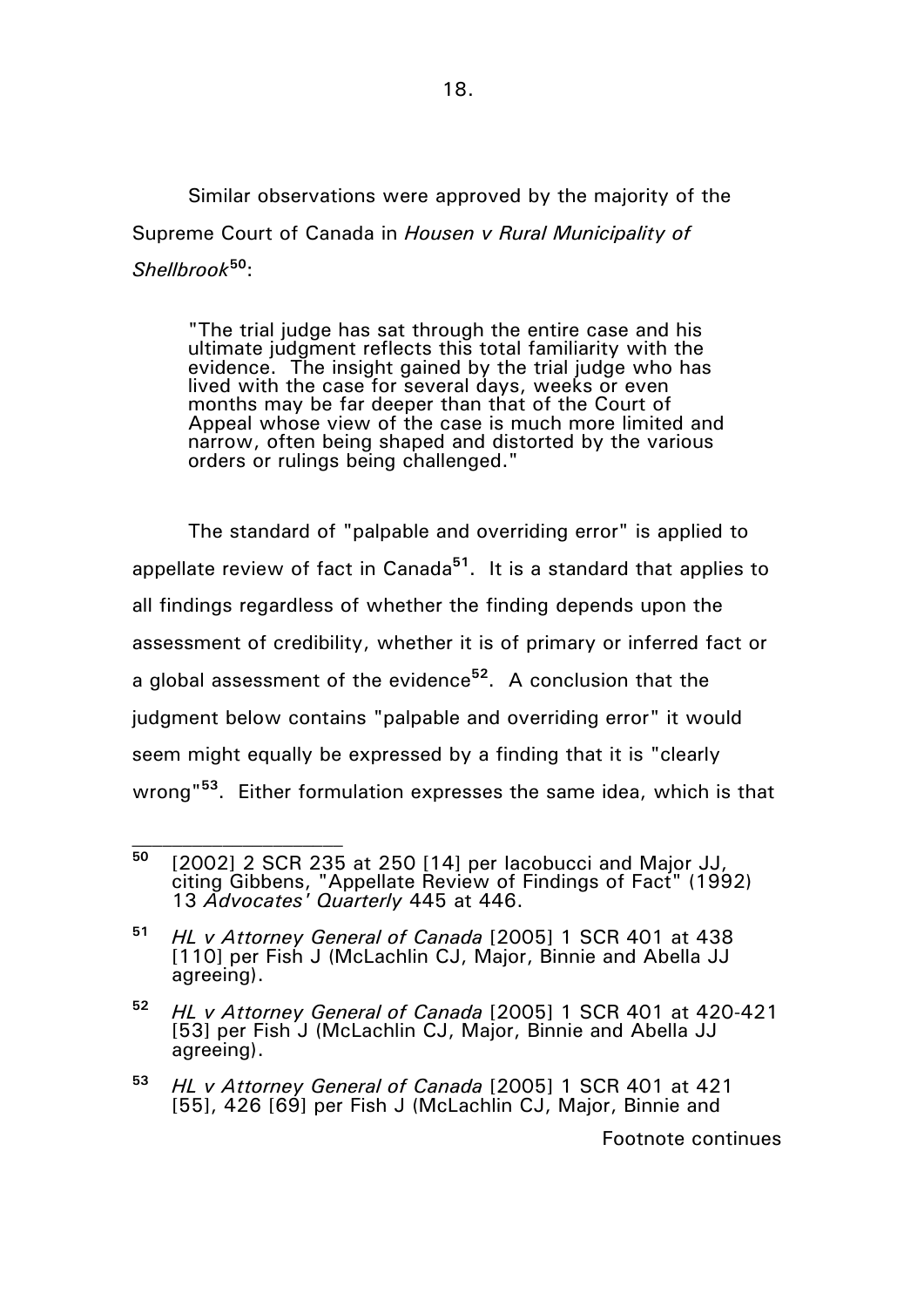the appellate court will not interfere with the trial judge's factual findings unless it can plainly identify the imputed error and that error is shown to have affected the result**<sup>54</sup>** .

In the leading Canadian decision on the topic, *HL v Attorney General of Canada*, Fish J, giving the majority reasons, cited with approval Professor Zuckerman's summary of the principles**<sup>55</sup>**:

"[I]f the appeal court cannot conclude that the lower court's inference from the primary facts was wrong, in the sense that it fell outside the range of inferences that a reasonable court could make, the appeal court should allow the lower court's decision to stand. The nature of the appellate evaluation of the lower court's decision will vary in accordance with the type of judgment that the lower court was called upon to make. But whatever the nature of the issues and however wide or narrow is the room for disagreement, the test remains the same: was the lower court's decision wrong. …

A decision will be wrong if … it was based on a plainly erroneous factual conclusion. … Put another way, as long as the lower court's conclusions represent a reasonable inference from the facts, the appeal court must not interfere with its decision."

The Canadian approach treating all findings of fact as subject

to the same degree of restraint is one justified by finality expressed

Abella JJ agreeing), citing *Housen v Rural Municipality of Shellbrook* [2002] 2 SCR 235 at 253 [22] per Iacobucci and Major JJ.

**<sup>54</sup>** *HL v Attorney General of Canada* [2005] 1 SCR 401 at [55].

**<sup>55</sup>** *HL v Attorney General of Canada* [2005] 1 SCR 401 at 422-423 [57] per Fish J (McLachlin CJ, Major, Binnie and Abella JJ agreeing), citing Zuckerman, *Civil Procedure* (2003) at 765-768.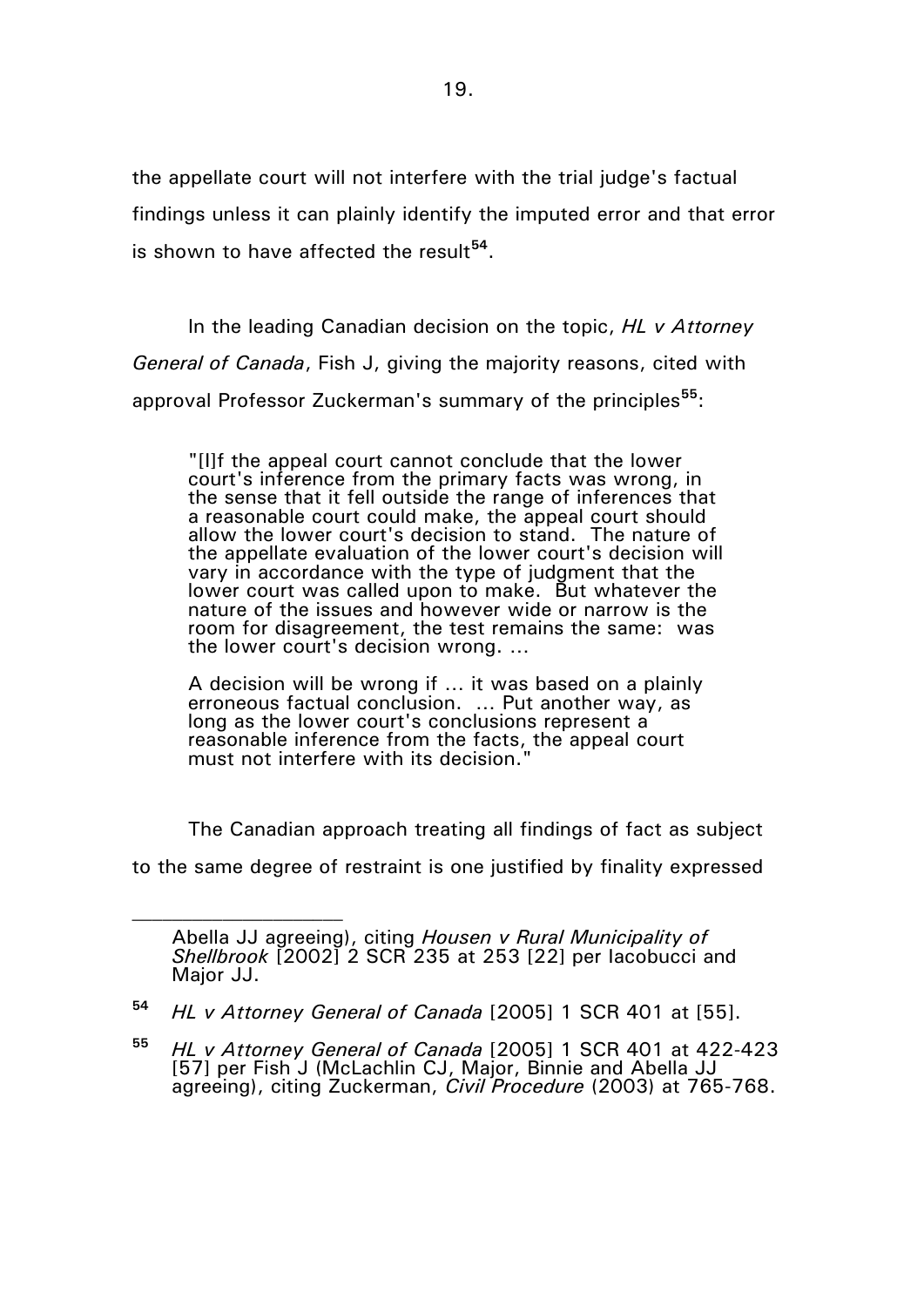more particularly as the need to limit the cost of litigation and to value the autonomy of the trial process**<sup>56</sup>** .

The Canadian and American standards of fact review are reminiscent of the standard proposed by Barwick CJ and Windeyer J in decisions that culminated in *Edwards v Noble***<sup>57</sup>** . In short, it was Barwick CJ's view that, even in cases in which the trial judge's finding did not depend upon the credibility of witnesses, that finding should only be disturbed if the appellate court was satisfied that it was wrong: even if the appellate court would have drawn a different inference, were it trying the matter itself, it should not overturn the inference drawn by the trial judge absent clear error**<sup>58</sup>** . In *Da Costa v Cockburn Salvage and Trading Pty Ltd*, Windeyer J proposed that the decision of the trial judge on the question of negligence should be treated by the appellate court as the equivalent of the verdict of the jury**<sup>59</sup>** . These views were controversial at the

**<sup>59</sup>** *Da Costa v Cockburn Salvage and Trading Pty Ltd* (1970) 124 CLR 192 at 214.

**<sup>56</sup>** *Housen v Rural Municipality of Shellbrook* [2002] 2 SCR 235 at 250-251 [15]-[18] per Iacobucci and Major JJ.

**<sup>57</sup>** (1971) 125 CLR 296; [1971] HCA 54.

**<sup>58</sup>** *Whiteley Muir and Zwanenberg Ltd v Kerr* (1966) 39 ALJR 505 at 506 per Barwick CJ (McTiernan J agreeing at 507, Owen J dissenting); *Da Costa v Cockburn Salvage and Trading Pty Ltd* (1970) 124 CLR 192 at 199 per Barwick CJ, 201, 207-208, 210 per Windeyer J; [1970] HCA 43; *Edwards v Noble* (1971) 125 CLR 296 at 303-307 per Barwick CJ, 312-316 per Windeyer J; *O'Neill v Chisholm* (1973) 47 ALJR 1 at 3 per Barwick CJ (McTiernan J agreeing at 3).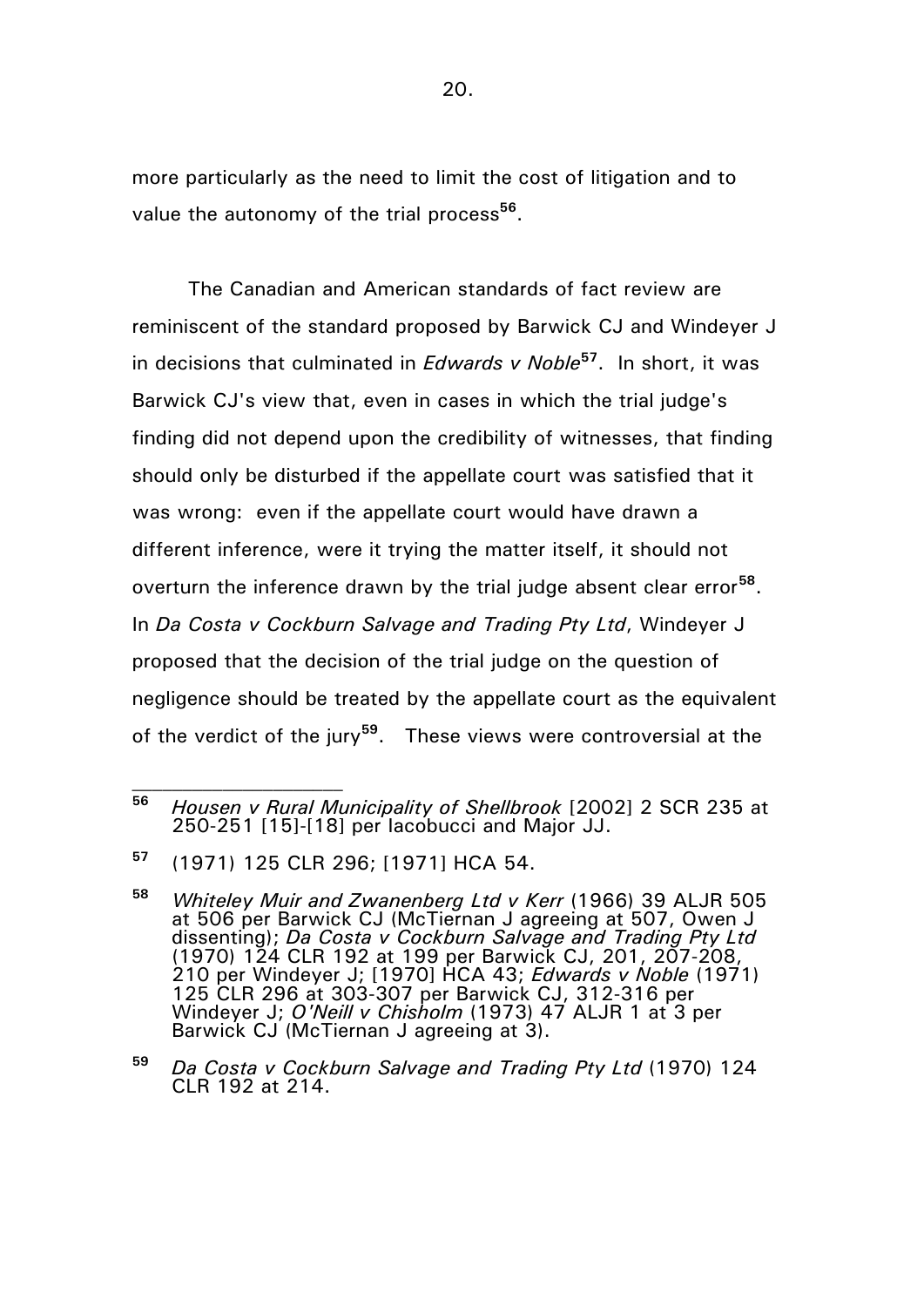time. Hutley JA in an article published in the *Sydney Law Review* did not take a backward step: the Barwick/Windeyer test for appellate review was an aberration**<sup>60</sup>** .

*Warren v Coombes* settled the controversy by affirming the principles stated in *Coghlan* and in the many of decisions of the High Court that had adopted and applied them**<sup>61</sup>**. The joint reasons encapsulated the principles as they apply to the review of inferential findings, stating**<sup>62</sup>**:

"In deciding what is the proper inference to be drawn, the appellate court will give respect and weight to the conclusion of the trial judge, but, once having reached its own conclusion, will not shrink from giving effect to it."

*Warren v Coombes* affirmed that it is the duty of the appellate court to form an independent judgment about the proper inferences to be drawn from established facts**<sup>63</sup>** . Given this obligation, a

- **<sup>61</sup>** (1979) 142 CLR 531; [1979] HCA 9.
- **<sup>62</sup>** (1979) 142 CLR 531 at 551 per Gibbs ACJ, Jacobs and Murphy  $JJ_{\perp}$

**<sup>60</sup>** Hutley, "Appeals within the Judicial Hierarchy and the Effect of Judicial Doctrine on Such Appeals in Australia and England", (1976) 7 *Sydney Law Review* 317 at 322.

**<sup>63</sup>** (1979) 142 CLR 531 at 538 per Gibbs ACJ, Jacobs and Murphy JJ; *Fox v Percy* (2003) 214 CLR 118 at 125-127 [21]-[25], [27] per Gleeson CJ, Gummow and Kirby JJ; *Pledge v Roads and Traffic Authority* (2004) 78 ALJR 572 at 581-582 [43] per Callinan and Heydon JJ; 205 ALR 56 at 67; [2004] HCA 13; *Anikin v Sierra* (2004) 79 ALJR 452 at 458 [38] per Gleeson CJ, Gummow, Kirby and Hayne JJ; 211 ALR 621 at 629-630; [2004] HCA 64.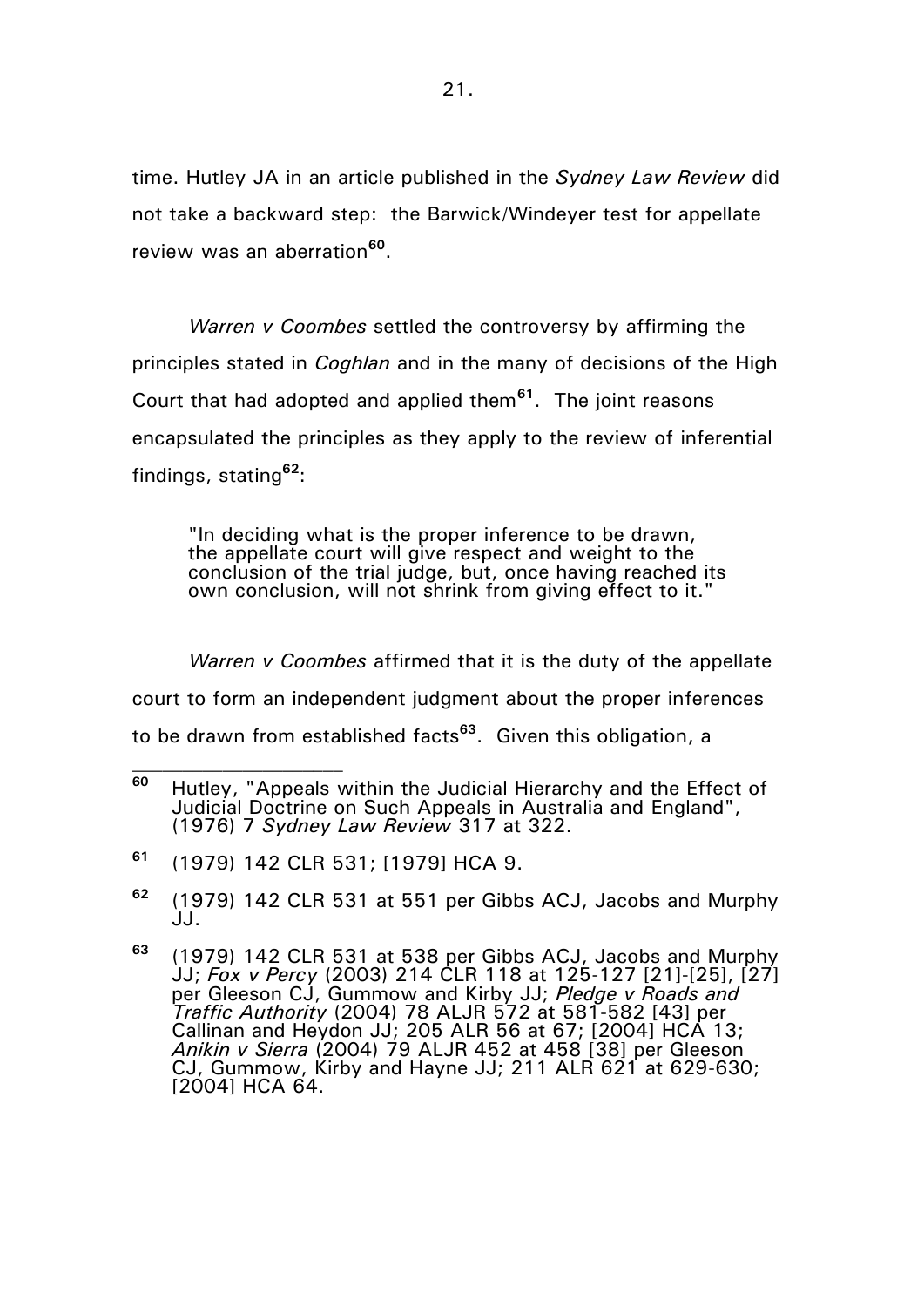question arises as to the content of the respect and weight that is to be given to the conclusions of the trial judge. Some have dismissed it as little more than politesse**<sup>64</sup>** .

However, there is no reason to conclude from the joint reasons of Gibbs ACJ, Jacobs and Murphy JJ in *Warren v Coombes* that the injunction to give respect and weight to the conclusions of the trial judge is to be understood as an empty gesture. Before his appointment to the High Court, Jacobs J when President of the New South Wales Court of Appeal, declined to follow the Barwick CJ/Windeyer J approach to review of the conclusion of negligence in *Cashman v Kinnear***<sup>65</sup>**. His Honour expressed a preference for the views of Walsh J in *Edwards v Noble***<sup>66</sup>** . His analysis of the approach to review of the conclusion of negligence is extracted with approval in the joint reasons in *Warren v Coombes***<sup>67</sup>** . Relevantly, his Honour's reasoning was as follows. Even though a finding of negligence is open on the evidence, the question remains whether the conclusion, that there was negligence, is right or wrong. It is at this initial stage that the appellate court applies restraint, according "great weight" to the trial judge's conclusion in deciding

**<sup>64</sup>** Goodhart, "Appeals on Questions of Fact", (1955) 71 *Law Quarterly Review* 402 at 407.

**<sup>65</sup>** [1973] 2 NSWLR 495 at 505.

**<sup>66</sup>** *Cashman v Kinnear* [1973] 2 NSWLR 495 at 506.

**<sup>67</sup>** (1979) 142 CLR 531 at 549 per Gibbs ACJ, Jacobs and Murphy JJ.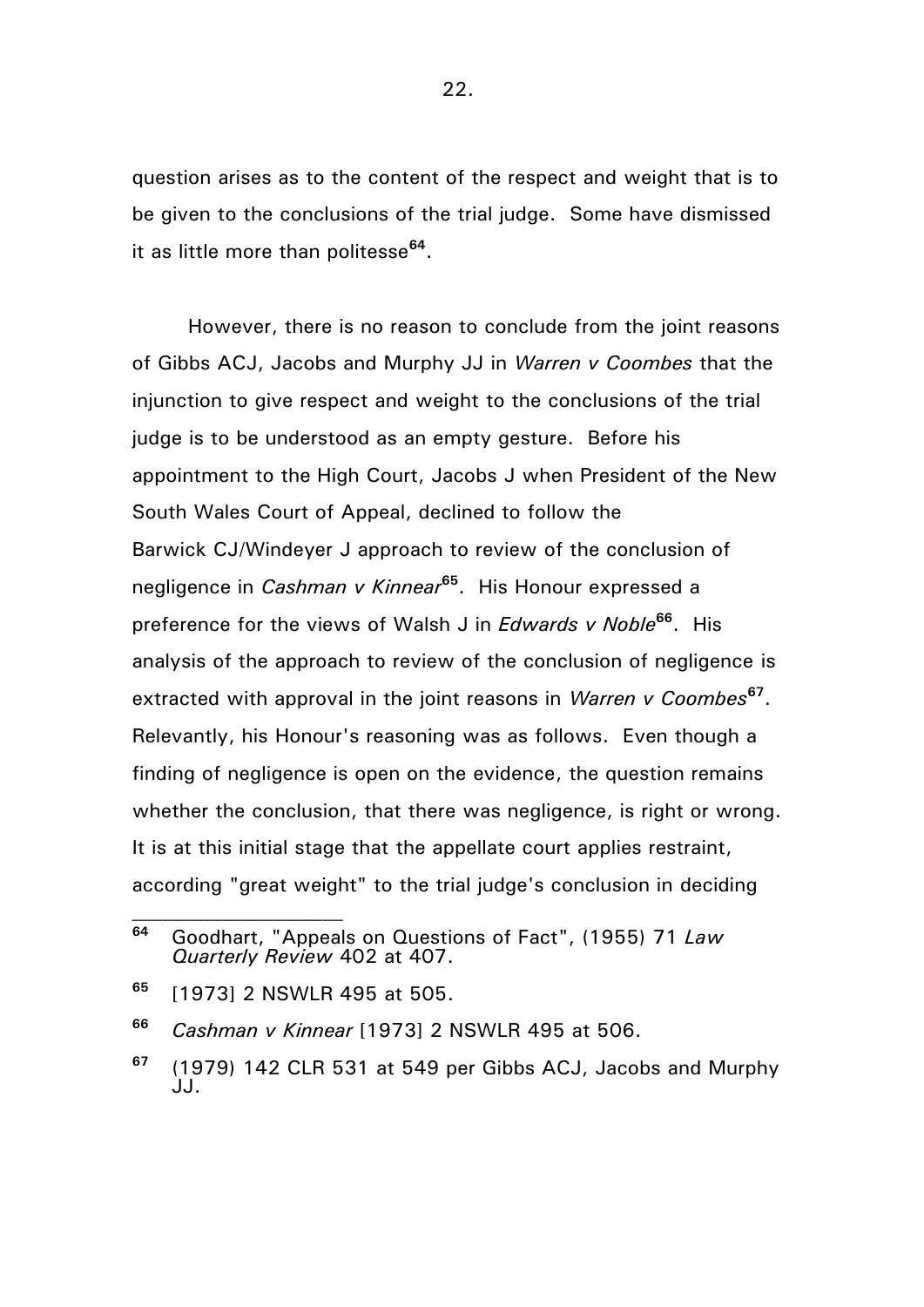whether it should come to a different conclusion. If, notwithstanding that consideration, the appellate court determines that the trial judge's conclusion is wrong, there is no question of further restraint; the court must give effect to its determination**<sup>68</sup>** . His Honour explained the difficulty of characterising the trial judge's conclusion of negligence as a "wrong" conclusion in this way**<sup>69</sup>**:

"If the appellate mind ultimately takes a different view of the conclusion, then, for the purposes of the litigation, that conclusion is right and the conclusion of the court below is wrong. In turn a higher appellate tribunal may find the conclusion of the intermediate court of appeal wrong, so that the conclusion of the trial judge is right in that litigation. But only in the limited sense to which I have referred are any of the judges at any level absolutely right or absolutely wrong in their conclusion, because ex hypothesi the question is one on which judicial minds may properly differ."

Jacobs P equated restraint at the initial stage of the appellate court's consideration with a lack of overweening certainty in one's opinions**<sup>70</sup>** . Kathryn Griffith, in her account of the work of Judge Learned Hand, tells us that he believed man's happiness was dependent upon his ability to overcome the natural instinct to suppress all ideas and opinions that differ from his own**<sup>71</sup>** . At each level of the appellate hierarchy the exercise of restraint in the

**<sup>69</sup>** *Cashman v Kinnear* [1973] 2 NSWLR 495 at 499.

**<sup>68</sup>** *Cashman v Kinnear* [1973] 2 NSWLR 495 at 499.

**<sup>70</sup>** *Cashman v Kinnear* [1973] 2 NSWLR 495 at 499.

**<sup>71</sup>** Griffith, *Judge Learned Hand and the Role of the Federal Judiciary* (University of Oklahoma Press, 1973) at 53.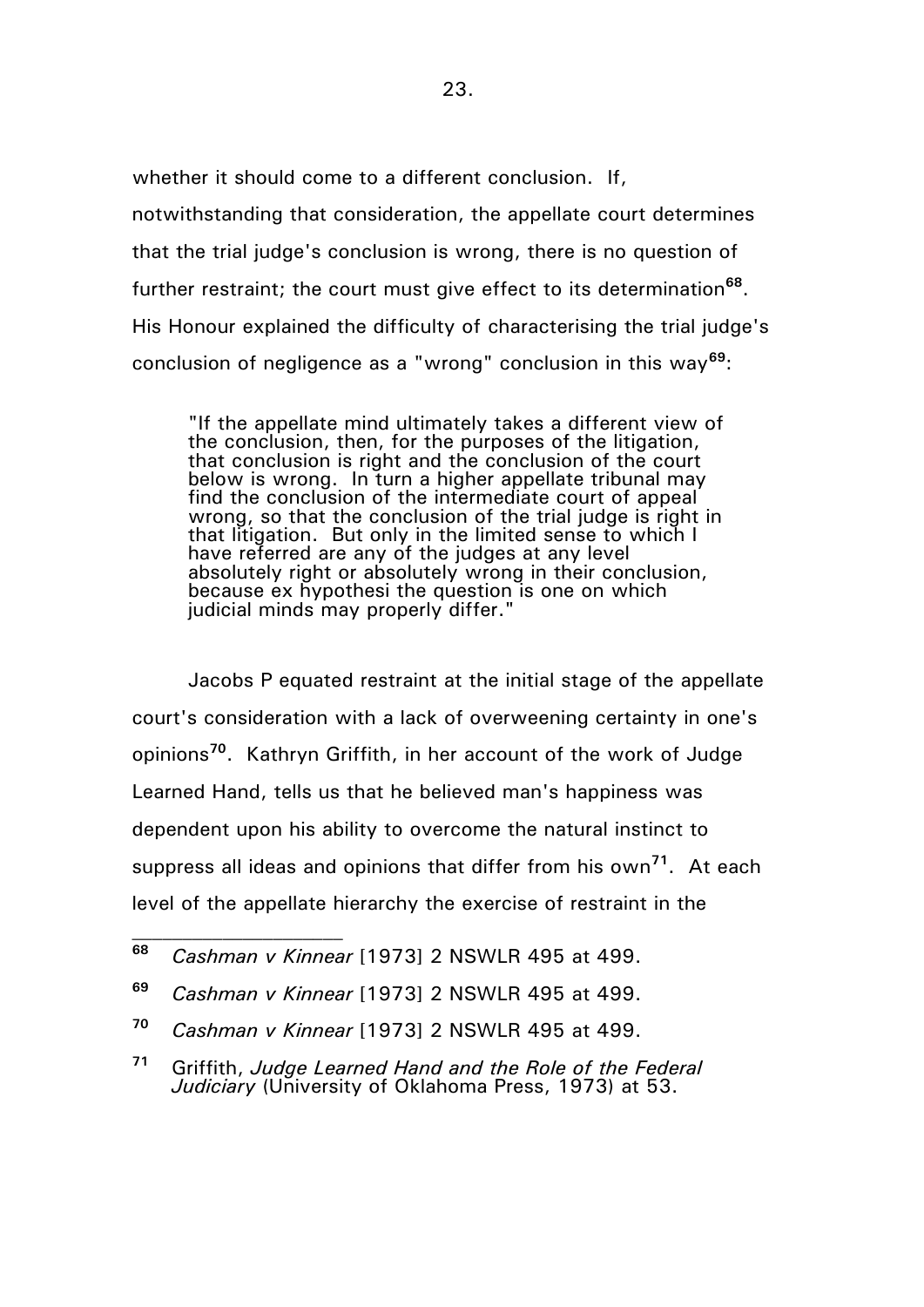manner suggested by Jacobs P may serve as a brake on that tendency.

In their monograph on the English Court of Appeal, Drewry, Blom-Cooper and Blake distinguish the review and the supervisory functions of appellate courts, the former function being concerned to rectify error in the instant case and the latter function with the maintenance of "systemic quality control" in the administration of justice**<sup>72</sup>**. It is a useful analysis. Many of the cases that consider the principles to be applied in the review of inferential findings have been concerned with the correctness of the ultimate inference of negligence or no negligence. The requirement of reasonable care is a matter about which reasonable minds may differ. Nonetheless the administration of civil justice requires that like cases are treated alike. The appellate court's determination of the correctness of the conclusion of negligence properly takes into account the need for consistency and predictability in the determination of claims**<sup>73</sup>** . In this respect, paraphrasing the statement of Lord Somervell of Harrow, extracted in the joint reasons in *Warren v Coombes*, the appellate court must be free to consider whether the trial judge has

**<sup>72</sup>** Drewry, Blom-Cooper, Blake, *The Court of Appeal* (Hart Publishing, 2007) at 21.

**<sup>73</sup>** *Warren v Coombes* (1979) 142 CLR 531 at 552 per Gibbs ACJ, Jacobs and Murphy JJ.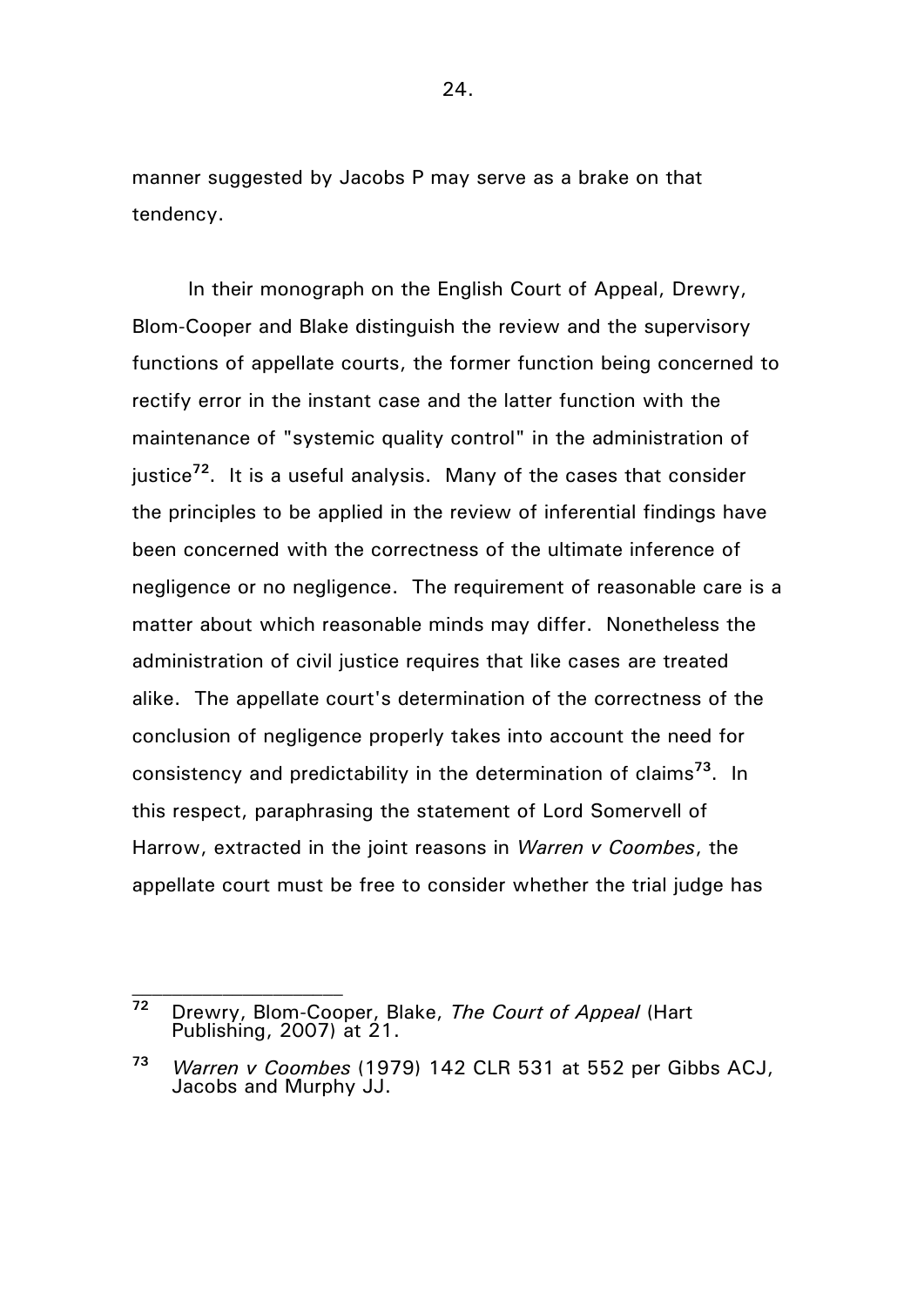applied the standard of the reasonable man or that of a man of exceptional care and prescience**<sup>74</sup>** .

In a review of the decisions of the High Court in negligence in the years to 2003, Professor Luntz detected a shift from decisions that were pro-plaintiff to decisions that were pro-defendant. He was critical of that trend. An alternative view, acknowledging the existence of the trend, is that over the course of the preceding three decades Australian courts had drawn the inference of negligence too readily with the consequence that parliaments in all the jurisdictions had been moved to legislate to address the "insurance crisis"**<sup>75</sup>** . With hindsight, it may have been preferable had the pro-plaintiff trend been arrested rather earlier.

Professor Luntz's criticisms were largely directed to the role of the High Court in the conduct of a second tier review of the facts in negligence cases. The correct application of principle to findings that support the ultimate conclusion, that a defendant was or was not negligent, may be controversial. Recognition of this difficulty explains the characterisation of the conclusion of negligence in

**<sup>74</sup>** *Warren v Coombes* (1979) 142 CLR 531 at 541 per Gibbs ACJ, Jacobs and Murphy JJ, citing *Benmax v Austin Motor Co Ltd*  [1955] AC 370 at 377.

**<sup>75</sup>** Spigelman, "Negligence: The Last Outpost of the Welfare State", (2002) 76 *Australian Law Journal* 432 at 433-434.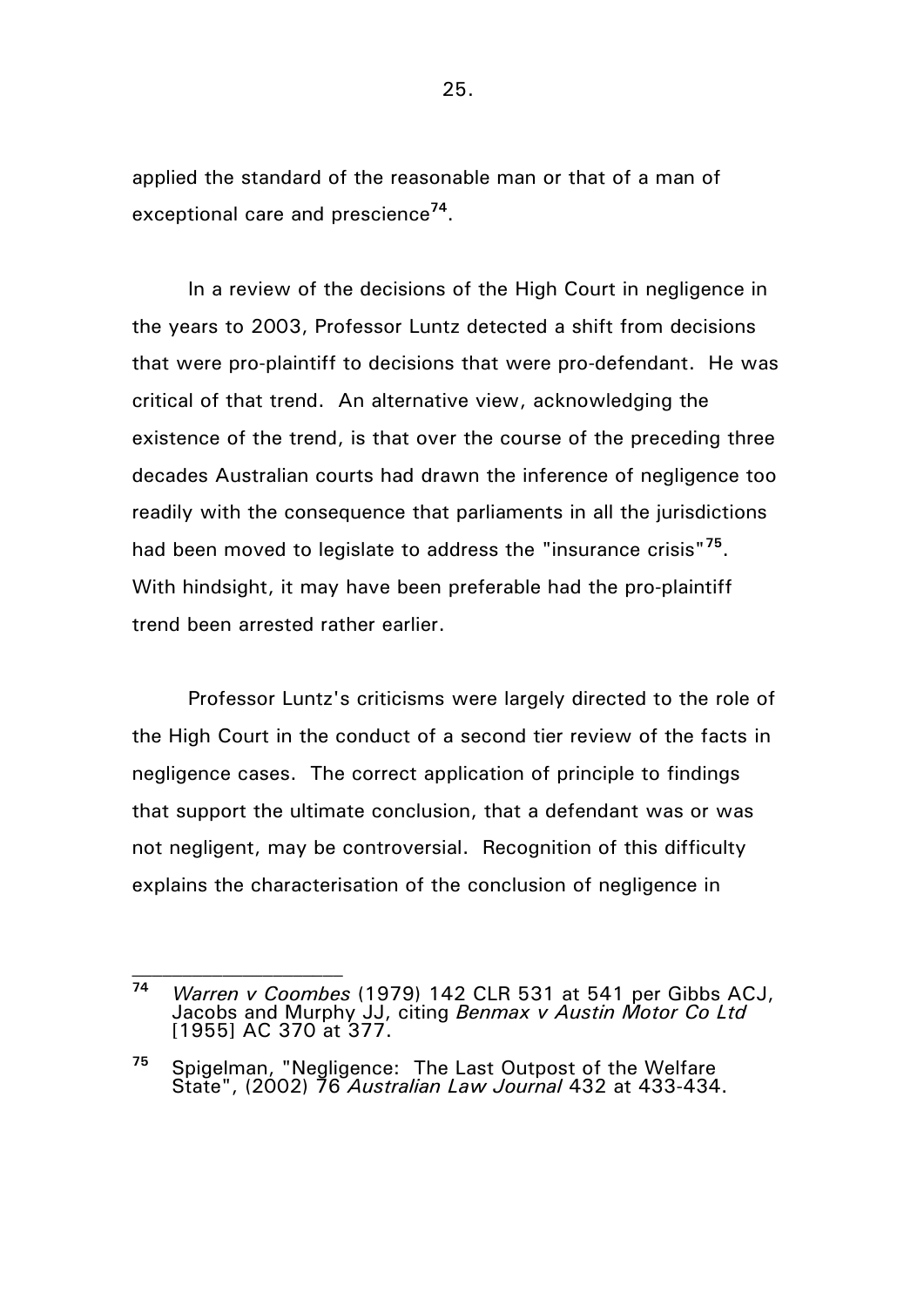Canada as a question of mixed law and fact and causation**<sup>76</sup>** . Whether the High Court was being invited to conduct a second tier review of fact, or to correct a wrong application of legal principle, was one question on which opinion was divided in *Roads and Traffic Authority of NSW v Dederer***<sup>77</sup>** . Another question on which opinion was divided in that case was whether the "concurrent findings principle"**<sup>78</sup>** is sound. Acceptance of that principle places the obligation of ensuring consistency squarely on the intermediate appellate court. That this is the proper function of the intermediate court might be thought to follow in any event having regard to the volume of appeals with which intermediate courts deal.

Gleeson CJ adhered in *Dederer* to his view that it is not the function of the High Court to give a well-resourced litigant a third opportunity to persuade a tribunal to take a view of the facts favourable to that litigant**<sup>79</sup>** . Kirby, Callinan and Heydon JJ all doubted the existence of the principle although there were differences of emphasis in the approach of each. Kirby J agreed

**<sup>76</sup>** *HL v Attorney General of Canada* [2005] 1 SCR 401 at 424 [63] per Fish J (McLachlin CJ, Major, Binnie and Abella JJ agreeing).

**<sup>77</sup>** (2007) 234 CLR 330.

**<sup>78</sup>** *Major v Bretherton* (1928) 41 CLR 62 at 68-71 per Isaacs J; [1928] HCA 11; *Commonwealth v Introvigne* (1982) 258 at 260-262 per Gibbs CJ, 274 per Mason J; [1982] HCA 40.

**<sup>79</sup>** *Roads and Traffic Authority of NSW v Dederer* (2007) 234 CLR 330 at 334 [5], citing *Louth v Diprose* (1992) 175 CLR 621 at 634 per Deane J.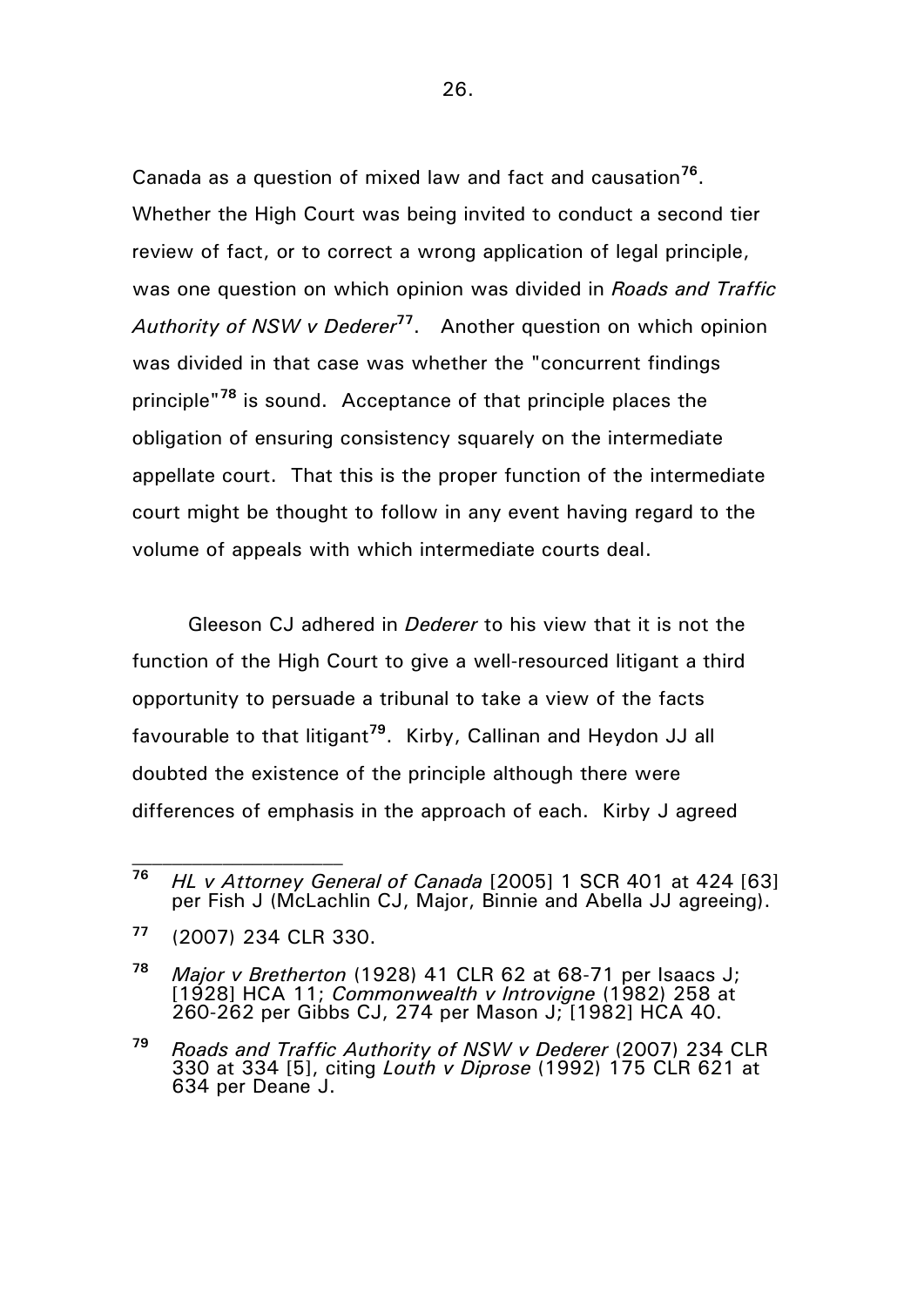with Heydon J's reasons respecting the jurisdiction and power of the High Court to give effect to contrary factual conclusions notwithstanding concurrent findings below**<sup>80</sup>** . Nonetheless, in light of the functions of a final court, Kirby J considered "a clear case of error is needed for interference in concurrent findings of fact"**<sup>81</sup>** . His Honour's customary careful review of the advantages and disadvantages of the policy informing the concurrent findings principle included a salutary reason for caution on the part of the final appellate court: the absence of provision for further appeal in the event that errors of fact are revealed for the first time in the final court's reasons for judgment**<sup>82</sup>** .

Callinan J took issue with the thinking that links finality with equality before the law. In his Honour's analysis, the duty of the appellate court is not to deny any litigant, whether rich or poor, the recourse to the court that the Constitution and the relevant legislation say the litigant should have**<sup>83</sup>**. As neither the Constitution nor the *Judiciary Act* distinguish between questions of fact and law in appeals to the High Court, his Honour favoured the view that an

**<sup>80</sup>** *Roads and Traffic Authority of NSW v Dederer* (2007) 234 CLR 330 at 378 [163].

**<sup>81</sup>** *Roads and Traffic Authority of NSW v Dederer* (2007) 234 CLR 330 at 379 [165]-[166].

**<sup>82</sup>** *Roads and Traffic Authority of NSW v Dederer* (2007) 234 CLR 330 at 379 [165].

**<sup>83</sup>** *Roads and Traffic Authority of NSW v Dederer* (2007) 234 CLR 330 at 404 [267].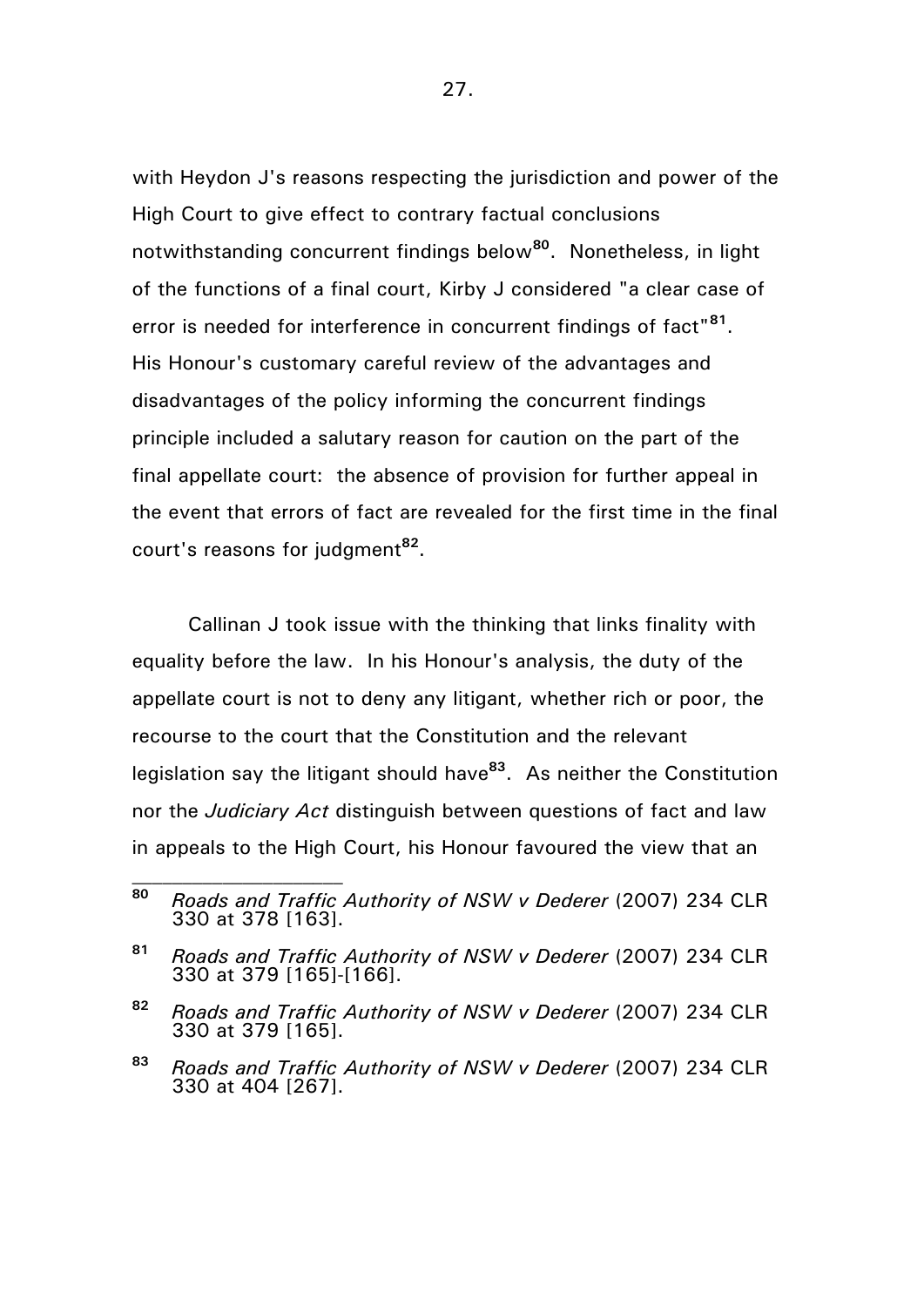error of fact is just as amenable to correction by the High Court as an error of law**<sup>84</sup>**. His Honour observed that an error of fact is as capable of causing an injustice whether it is characterised as "plain", "manifest" or "gross"**<sup>85</sup>** .

The association between finality and equality before the law was made by Deane J in *Waltons Stores (Interstate) Ltd v Maher*, in which his Honour observed**<sup>86</sup>**:

"In a context where the cost of litigation has gone a long way towards effectively denying access to the courts to the ordinary citizen who lacks access to government or corporate funding, it is in the overall interests of the administration of justice and of the preservation of at least some vestige of practical equality before the law that, in the absence of special circumstances, there should be an end to the litigation of an issue of fact at least when the stage is reached that one party has succeeded upon it both on the hearing before the court of first instance and on a rehearing before the court of first appeal."

Deane J reiterated these views in *Louth v Diprose* and he identified three propositions embodied in the concurrent findings principle: the principle applies to findings of primary fact and

**<sup>84</sup>** *Roads and Traffic Authority of NSW v Dederer* (2007) 234 CLR 330 at 404 [267].

**<sup>85</sup>** *Roads and Traffic Authority of NSW v Dederer* (2007) 234 CLR 330 at 404 [267].

**<sup>86</sup>** (1988) 164 CLR 387 at 434-435; [1988] HCA 7.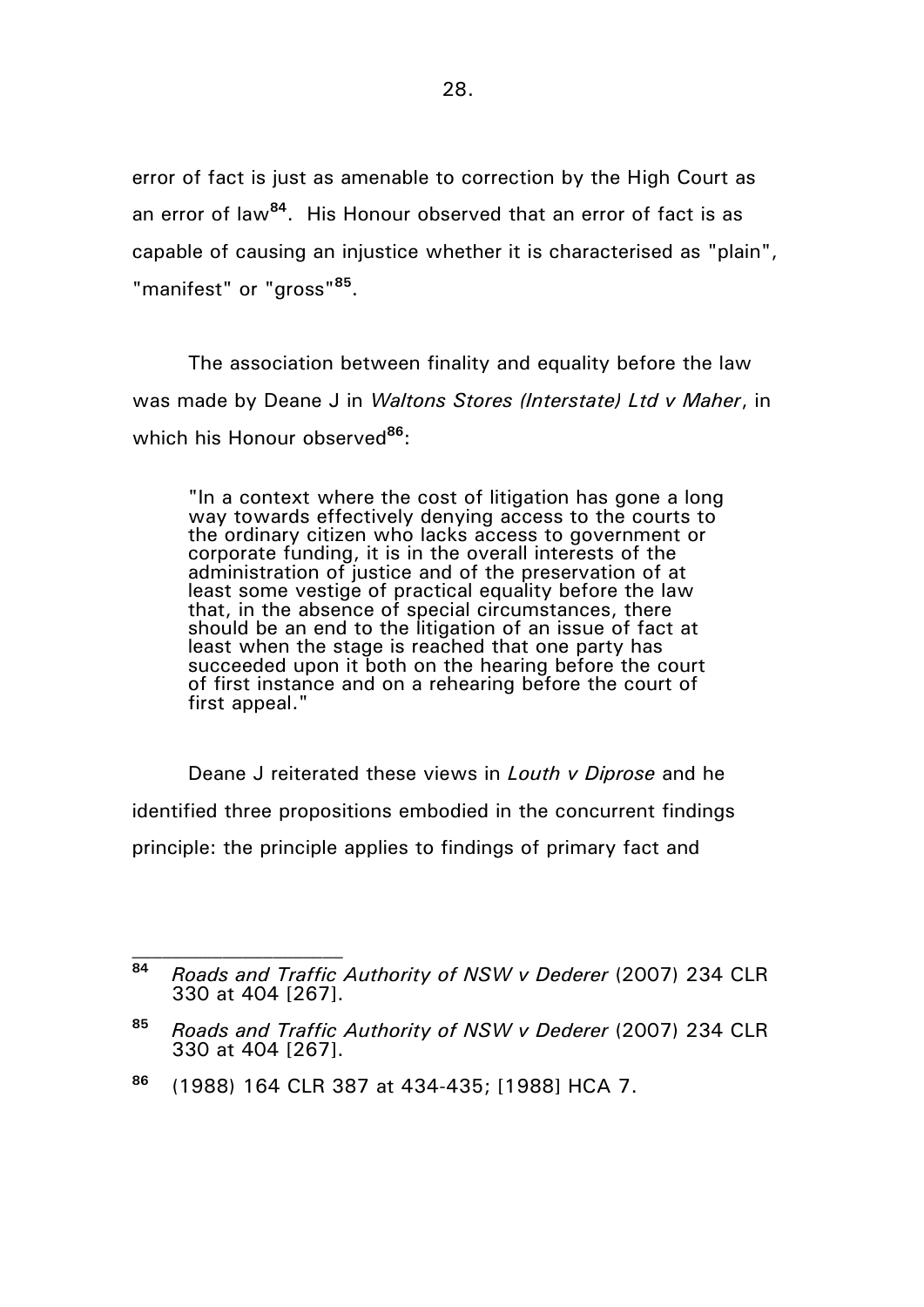inferences drawn from those facts**<sup>87</sup>**; the principle applies regardless of whether the conclusions are based on different reasoning**<sup>88</sup>**; and the principle applies regardless of whether there has been a dissentient in the first appellate court**<sup>89</sup>** .

Heydon J was critical of the two last-mentioned propositions in his discussion of the concurrent findings principle in *Dederer***<sup>90</sup>** . His Honour pointed out that a difference in reasoning supporting an inference is apt to undermine any assumption as to its correctness**<sup>91</sup>** . And he queried why the principle should apply in a case in which the dissentient judge sits in the intermediate appellate court and not where the dissentient was the trial judge<sup>92</sup>. The likelihood that the judges below have reached a correct conclusion is greater where they are unanimous and reduced if there is a dissentient**<sup>93</sup>**. The

- **<sup>90</sup>** (2007) 234 CLR 330 at 411.
- **<sup>91</sup>** *Roads and Traffic Authority of NSW v Dederer* (2007) 234 CLR 330 at 411.
- **<sup>92</sup>** *Roads and Traffic Authority of NSW v Dederer* (2007) 234 CLR 330 at 411.
- **<sup>93</sup>** *Roads and Traffic Authority of NSW v Dederer* (2007) 234 CLR 330 at 411-412.

**<sup>87</sup>** (1992) 175 CLR 621 at 634, citing, eg, *Commonwealth v Introvigne* (1982) 150 CLR 258 at 273-274 per Mason J, cf *Willmot v Anglo-American Oil Co* (1923) 67 Sol J 678.

**<sup>88</sup>** (1992) 175 CLR 621 at 634, citing *Devi v Roy* [1946] AC 508 at 521 per Lord Thankerton (Lord du Parcq and Sir Madhavan Nair agreeing).

**<sup>89</sup>** (1992) 175 CLR 621 at 634, citing, eg, *Warren v Coombes* (1979) 142 CLR 531 at 552 per Gibbs ACJ, Jacobs and Murphy JJ.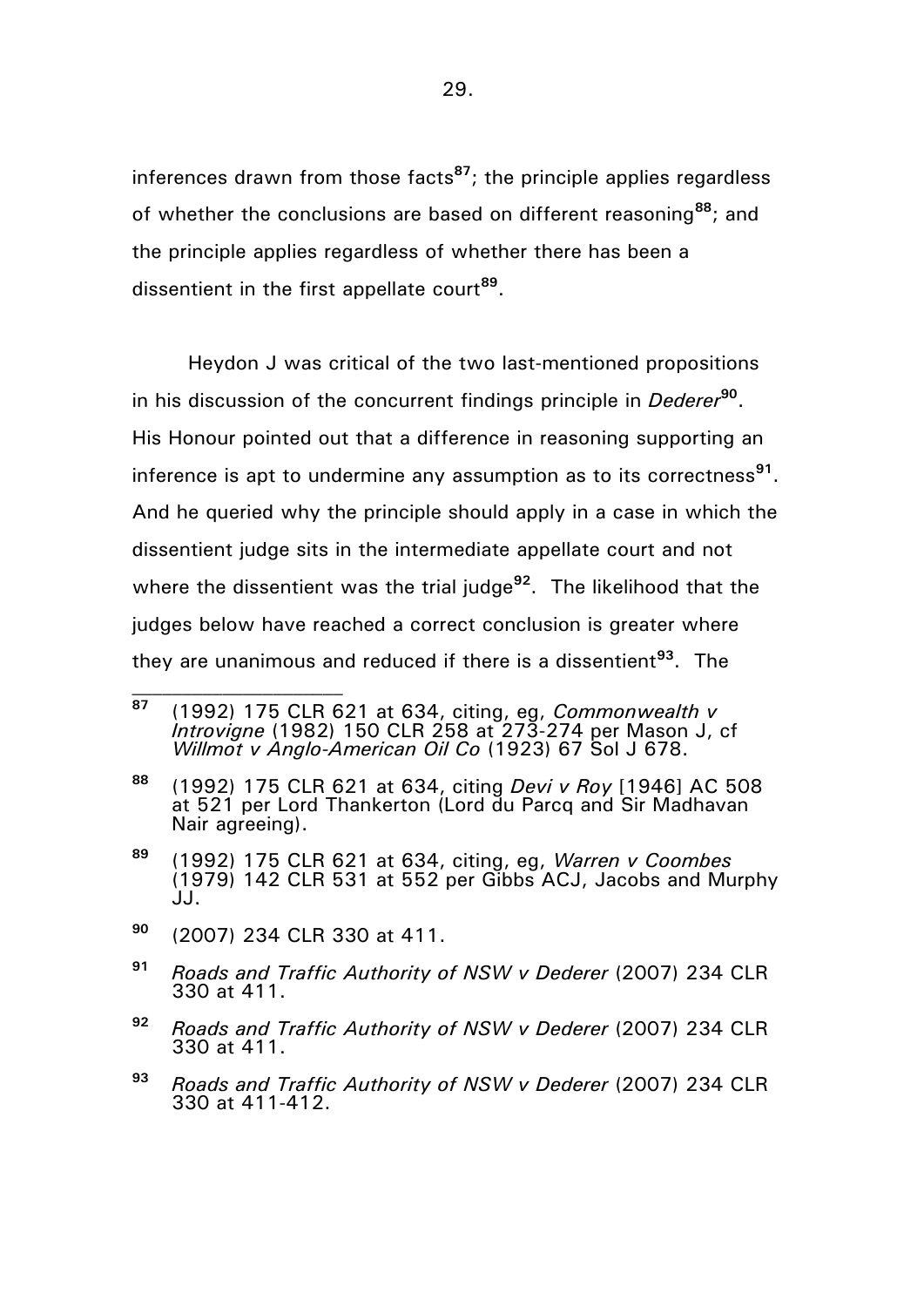interests of the administration of justice, in his Honour's analysis, are that judges reach correct conclusions and if their conclusions are wrong that they are corrected on appeal<sup>94</sup>.

Concurrent findings of fact that are plainly wrong may justify the grant of special leave having regard to the interests of justice in the particular case**<sup>95</sup>**. Absent demonstrable error of that kind, consideration of a litigant's entitlement to have the High Court pass on the correctness of fact-finding below may rather overstate matters.

The duty of finding the facts is conferred on the trial judge under a hierarchical system that provides for appellate review. The concept of "appeal" including by way of re-hearing is of a procedure that is concerned with the correction of error**<sup>96</sup>** . The intermediate appellate court when reviewing challenged conclusions of fact is required to give respect and weight to the conclusions of the trial judge. That process, where it results in a majority of the appellate court agreeing with the trial judge's conclusion, is to be

**<sup>95</sup>** *Judiciary Act* 1903 (Cth), s 35A.

**<sup>96</sup>** *Coal and Allied Operations Pty Ltd v Australian Industrial Relations Commission* (2000) 203 CLR 194 at 203-204 [14] per Gleeson CJ, Gaudron and Hayne JJ; [2000] HCA 47; *Warren v Coombes* (1979) 142 CLR 531 at 538-539 per Gibbs ACJ, Jacobs and Murphy JJ, citing *Powell v Streatham Manor Nursing Home* [1935] AC 243 at 255 per Lord Atkin.

**<sup>94</sup>** *Roads and Traffic Authority of NSW v Dederer* (2007) 234 CLR 330 at 411.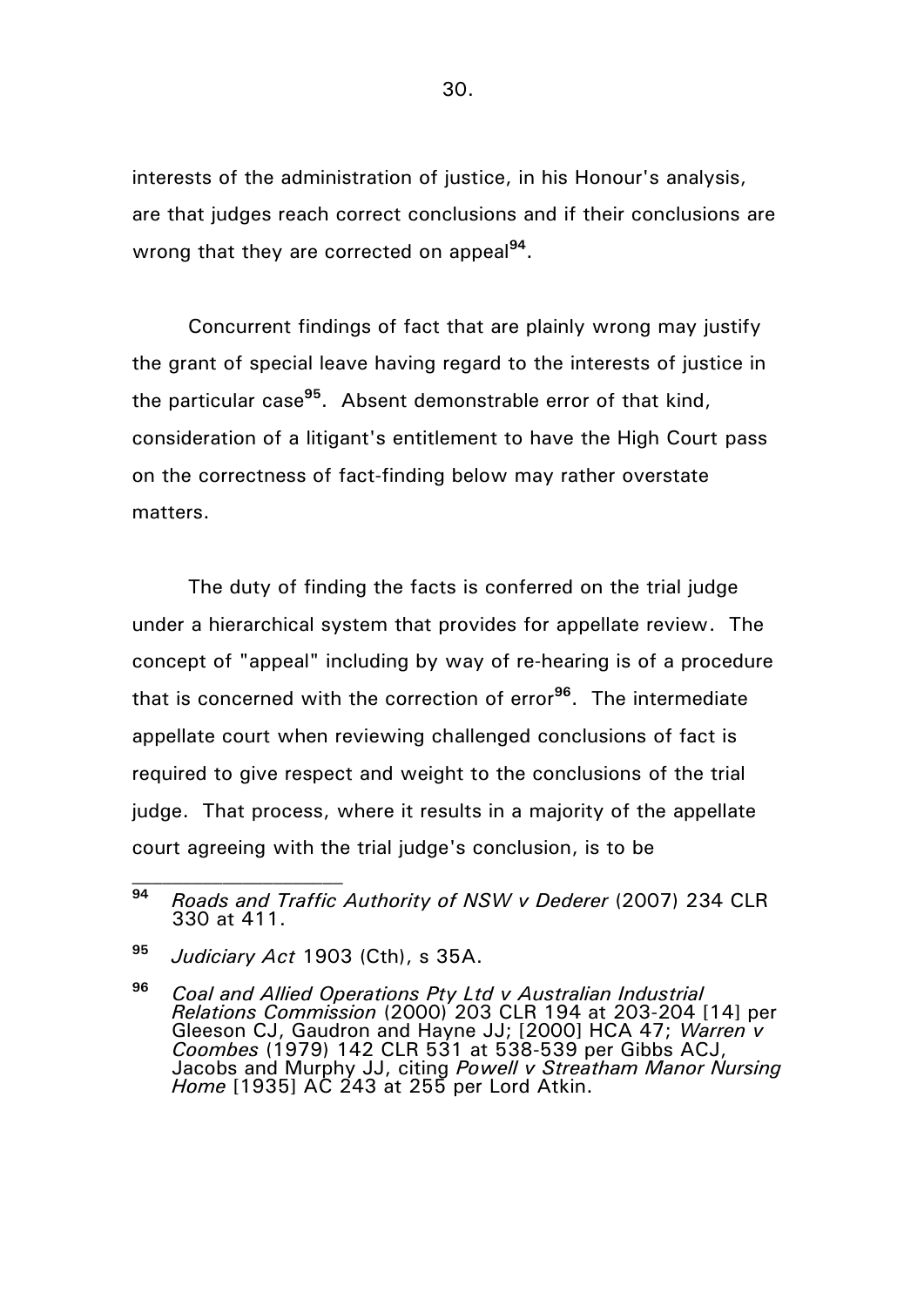distinguished from the outcome of the same process where the appellate judges agree that the trial judge's conclusion is wrong. That is so notwithstanding that in each case only three of four judges were agreed in the conclusion.

In the context of appellate review of fact, the concept of justice to the litigants has more than one dimension. Some members of this audience might consider there is force to Thomas J's observation that**<sup>97</sup>**:

"Most experienced counsel will on one or more occasions have endured the experience of having had an appellate Court 'remake' the facts of the case on appeal and felt distinctly uncomfortable at the outcome, a discomfiture which may be shared with the parties. Such a reformation of the facts on appeal can lead to an inherently unfair situation in that … there is no effective appeal on any point of law based on the 'new' version of the facts as found by the appellate Court."

Consistency and predictability of decisions are important values in the administration of civil justice. Those values may be promoted, as *Warren v Coombes* explains, by the appellate court taking no narrow view of its function in correcting a conclusion that a defendant was or was not negligent<sup>98</sup>. In other contexts they are values that are served by appellate courts at each level of the

**<sup>97</sup>** *Rae v International Insurance Brokers (Nelson Marlborough) Ltd* [1998] 3 NZLR 190 at 199.

**<sup>98</sup>** (1979) 142 CLR 531 at 552 per Gibbs ACJ, Jacobs and Murphy JJ.